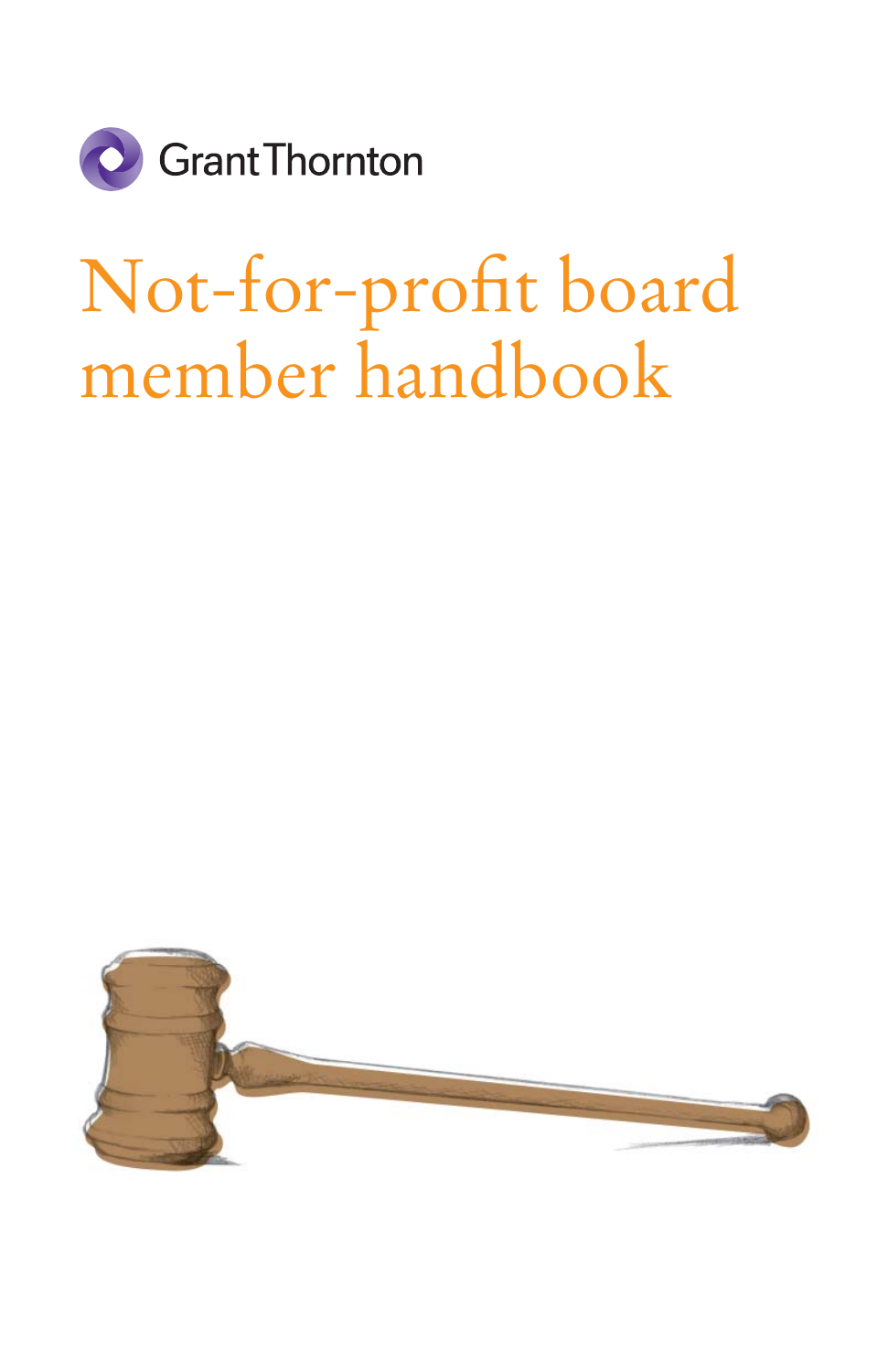Not-for-profit board members have a critical responsibility: to direct the organization toward achieving its mission. As a board member, you have the opportunity to contribute your talent, expertise and dedication to a worthy cause.

Serving on the board of a not-for-profit organization, particularly a highly visible one, is both an honor and a responsibility. As a board member, you must remain focused on providing good stewardship of the organization's mission, reputation and resources. The responsibility that comes with providing this stewardship need not be overwhelming, however. When you begin your board tenure with a solid overview of what you need to know and what will be expected of you, your orientation to board membership should go smoothly.

 As you read through this handbook, you may uncover many questions you didn't know you had. Grant Thornton LLP's Not-for-Profit practice has the answers you're looking for. We're committed to providing outstanding service to meet all of your accounting, tax and advisory needs.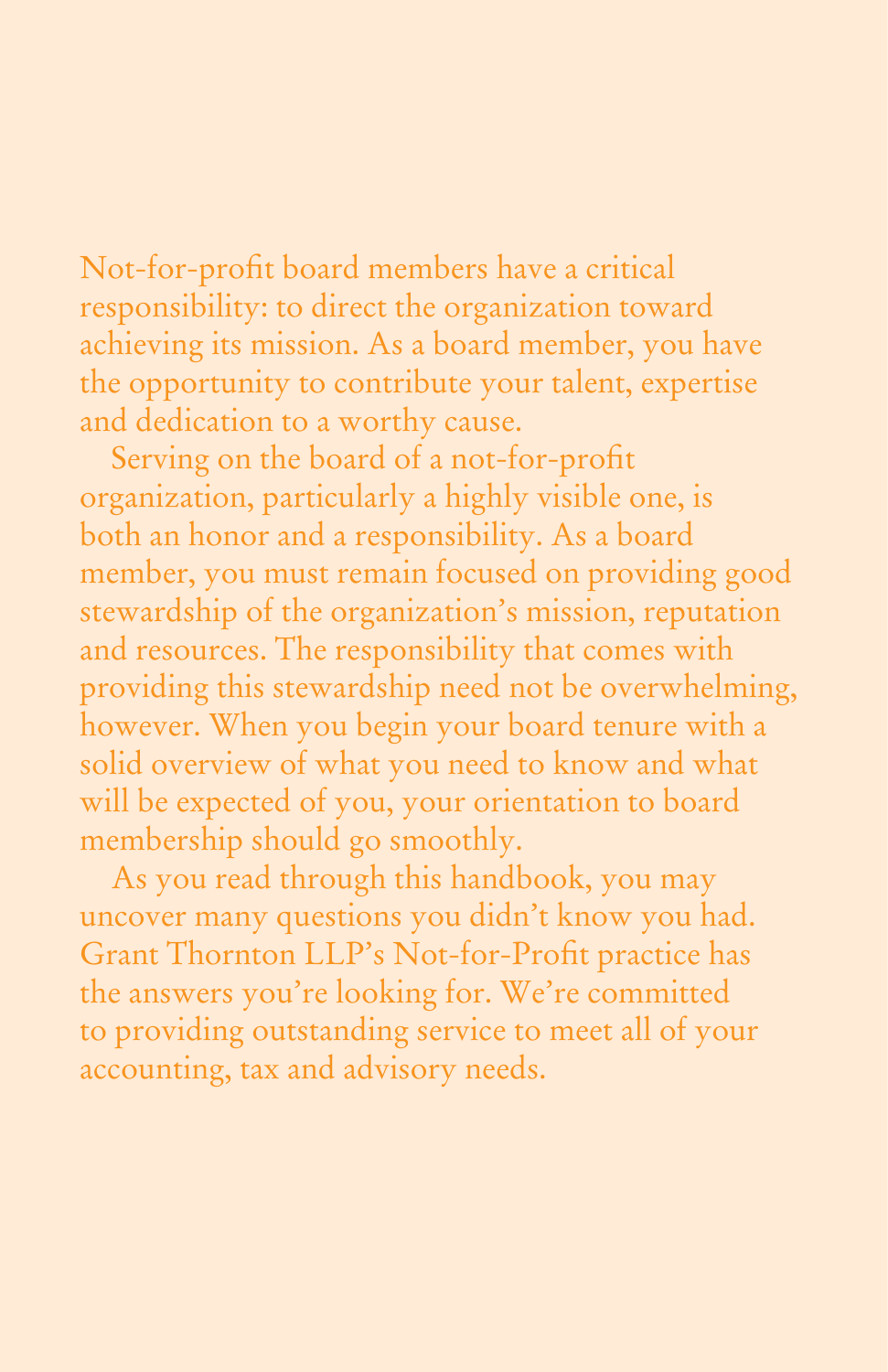### **Contents**

- 2 The special purpose of a not-for-profit organization
- 4 Board member roles, responsibilities and liabilities
- 14 Keeping the board effective
- 17 Accountability and integrity
- 22 Financial stewardship
- 28 Operating procedures
- 33 The board member's role: A recap
- 34 About Grant Thornton

This document supports the marketing of professional services by Grant Thornton LLP. It is not written tax advice directed at the particular facts and circumstances of any person. Persons interested in the subject of this document should contact Grant Thornton or their tax advisor to discuss the potential application of this subject matter to their particular facts and circumstances. Nothing herein shall be construed as imposing a limitation on any person from disclosing the tax treatment or tax structure of any matter addressed. To the extent this document may be considered written tax advice, in accordance with applicable professional regulations, unless expressly stated otherwise, any written advice contained in, forwarded with, or attached to this document is not intended or written by Grant Thornton LLP to be used, and cannot be used, by any person for the purpose of avoiding any penalties that may be imposed under the Internal Revenue Code.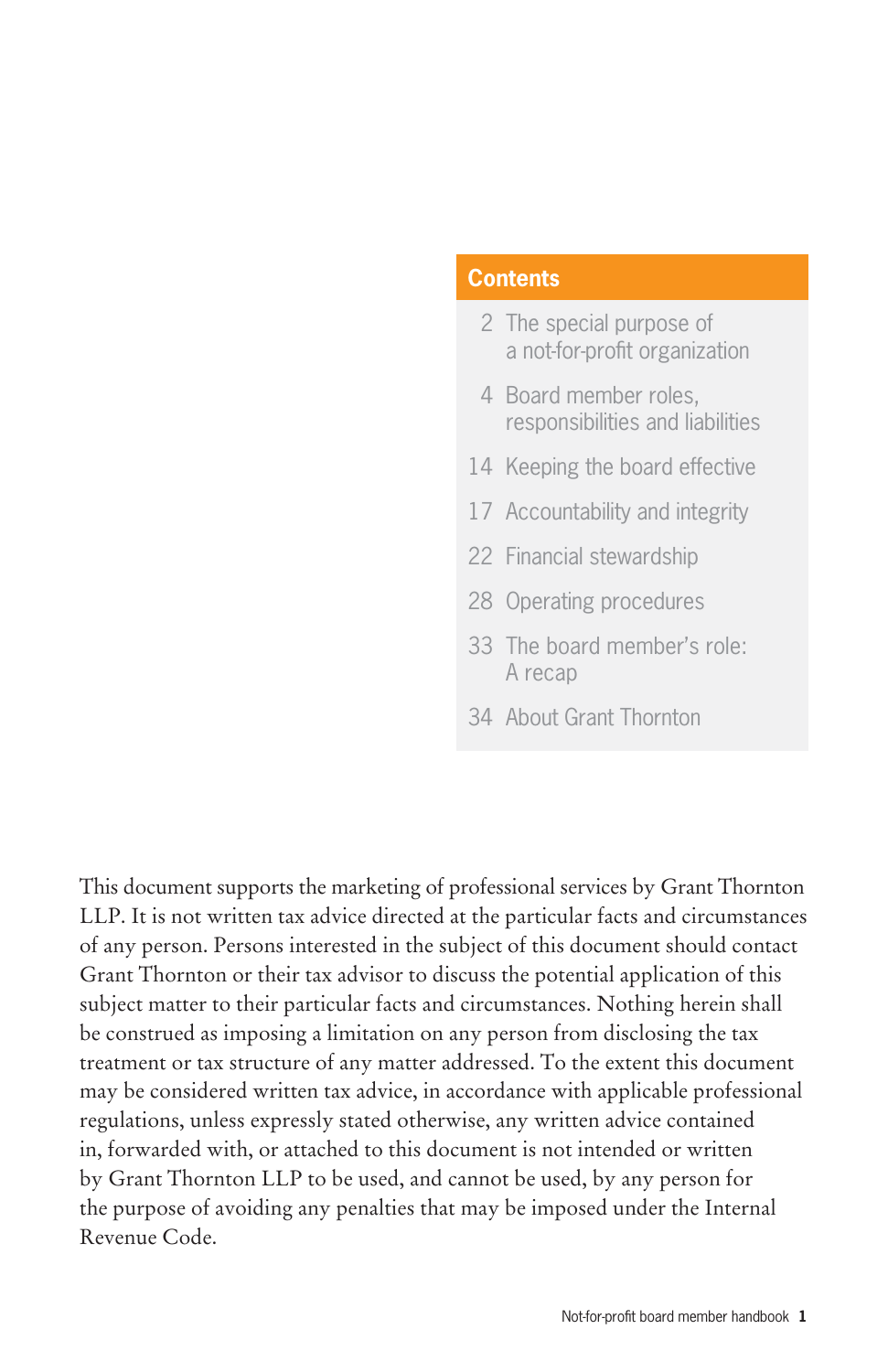# The special purpose of a not-for-profit organization

It is uniquely American to create and sustain voluntary associations that further religious, cultural, professional, social service and educational goals. As early as the 1830s, Alexis de Tocqueville observed the unique propensity of Americans to form voluntary associations to achieve great purposes, which is in contrast with most other nations, where governmental action is expected.

de Tocqueville said:

"Americans of all ages, all conditions, and all dispositions constantly form associations. They have not only commercial and manufacturing companies, in which all take part, but associations of a thousand other kinds, religious, moral, serious, futile, general or restricted, enormous or diminutive. The Americans make associations to give entertainments, to found seminaries, to build inns, to construct churches, to diffuse books, to send missionaries to the antipodes; in this manner they found hospitals, prisons and schools. If it is proposed to inculcate some truth or to foster some feeling by the encouragement of a great example, they form a society. Wherever at the head of some new undertaking you see the government in France, or a man of rank in England, in the United States you will be sure to find an association.

 Thus the most democratic country on the face of the earth is that in which men have, in our time, carried to the highest perfection the art of pursuing in common the object of their common desires and have applied this new science to the greatest number of purposes."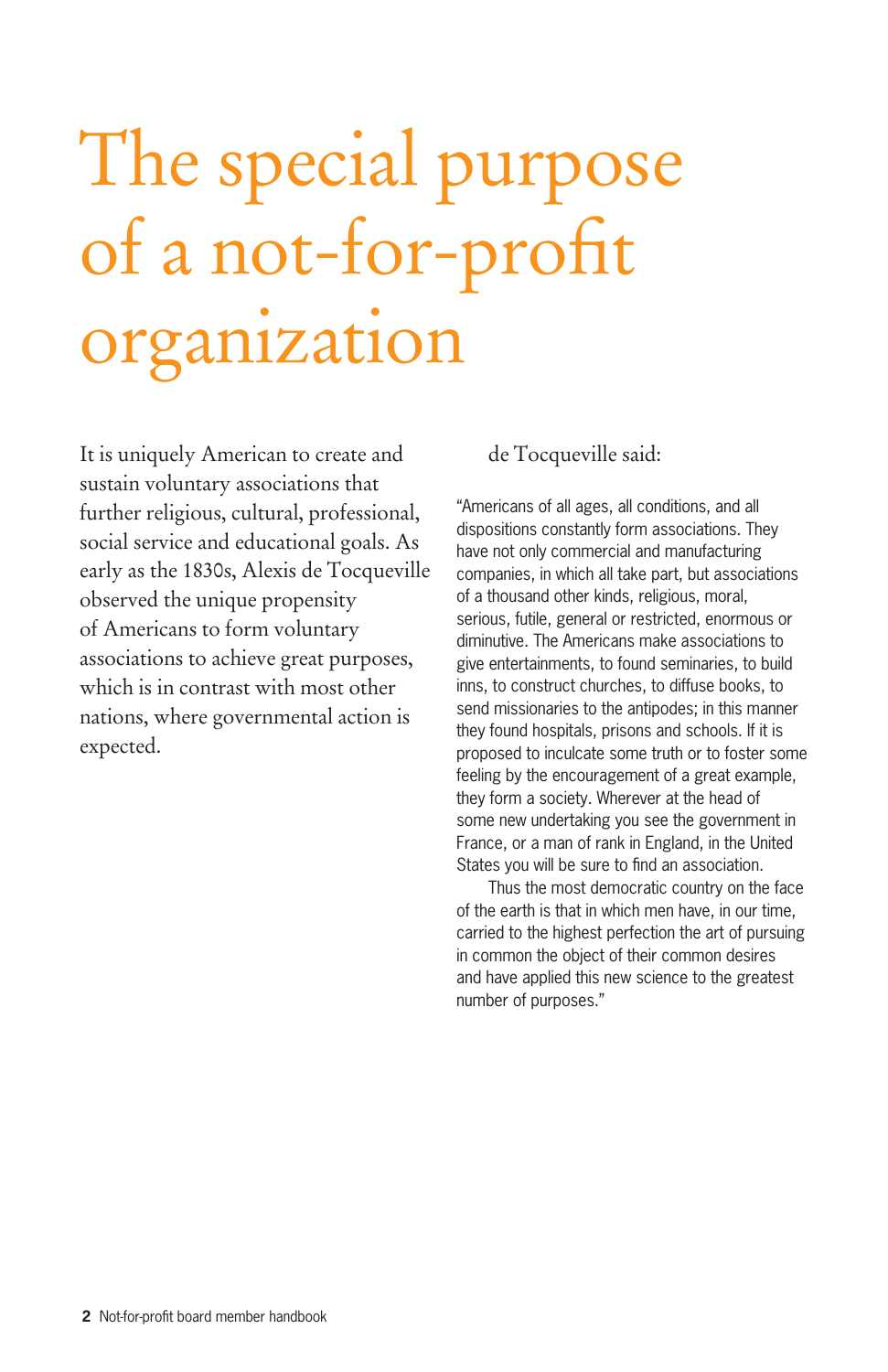Our voluntary associations, which we label as not-for-profit organizations, are neither governments nor for-profit entities. The success of a not-forprofit organization is measured not by votes or by profits, but rather by the achievement of its unique mission, whether in the field of social service, professional development, education or religion. Not-for-profit organizations exemplify the American propensity for uniting to promote and advocate for a particular cause. The services they provide play a vital role in community and professional development.

 Boards of directors are the agents for directing not-for-profit organizations toward the achievement of their mission. These organizations collect and spend funds held in trust for a specific charitable or educational purpose. And they are provided a tax exemption because their goals support the public good.

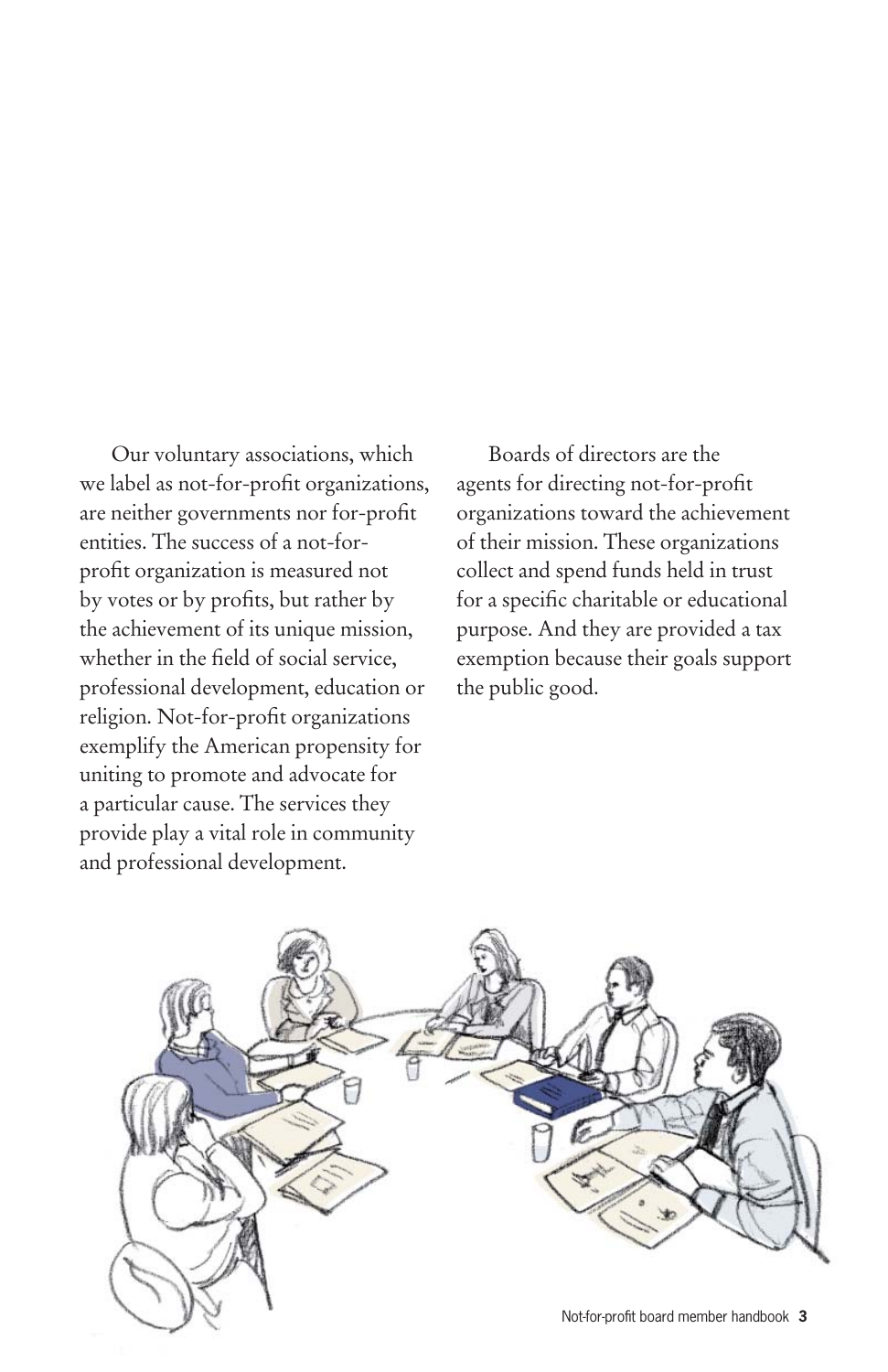# Board member roles, responsibilities and liabilities

Once a board member has been selected, it is important that he or she be brought up to speed as quickly as possible. New board members should receive a briefing from the chairperson and a tour of the organization's facilities. Further, organizations should offer a formal board orientation program covering such topics as how the board functions, management duties vs. board duties, indemnification and insurance, board committees, information flow, delegation, and authority.

 Ideally, the organization should make available a board orientation book or other sourcebook containing the following information:

- The organization's articles of incorporation, bylaws and amendments
- A statement of the organization's history, mission and services
- The organization's strategic plan
- Regular financial and operating reports from the past year
- The most recent audited financial statements, including the management letter
- A copy of the directors' and officers' (D&O) liability policy
- A contact sheet listing the names, addresses and contact information of board members
- A list of the organization's key executives
- Rules about expense forms and reimbursement
- A calendar of the upcoming year's board meetings, to include dates, times and locations
- Minutes of meetings held within the past year
- The conflict-of-interest policy and summary of related disclosures
- Copies of any recent regulatory filings, including Form 990
- Results of any governmental audits

 While it is not necessary to be conversant with all of that information — in its considerable volume — board members should be aware of its contents and know when to consult it.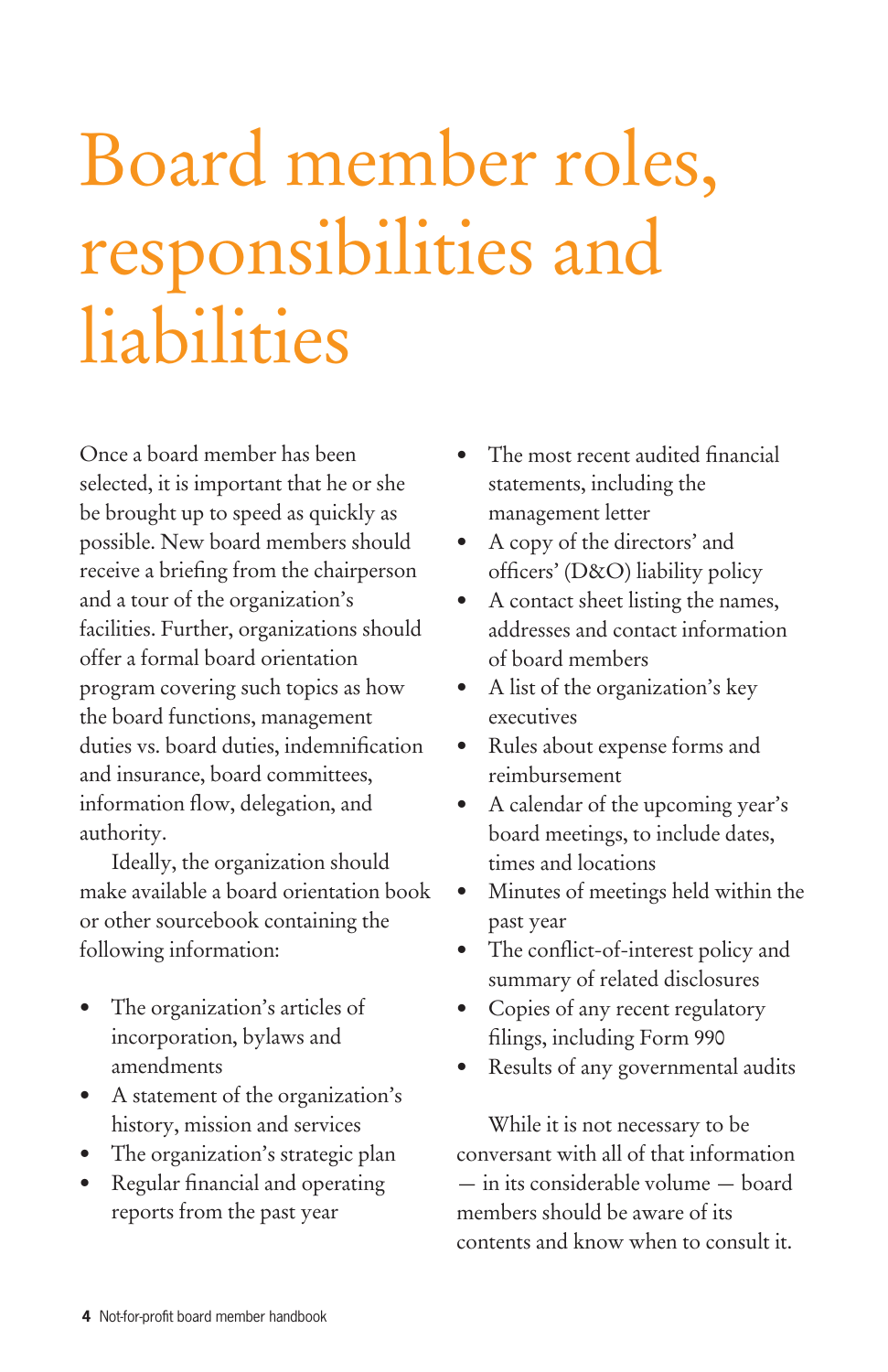#### **The role of the board**

The board should not be distracted from certain key responsibilities that are essential to its success:

- **Preserving and, when necessary, reshaping the mission** — This is the board's most important role. Board members need to make certain that a strategic plan is in place describing how the organization will fulfill its mission going forward. In addition, board members should measure each proposed action against both the organization's mission and its approved plans.
- **Selecting the CEO** Another important role for the board is the selection of the CEO, or principal staff person, to provide full-time leadership for the organization and to recommend and implement the policies and programs approved by the board. Sometimes the board's responsibility will include confirmation of those nominated for key positions by the CEO.
- **Ensuring that the organization is well-managed** —While the board should not manage the organization, it should be satisfied that the organization is managed effectively. To achieve that task, the board should ask enough questions to satisfy itself that a sufficient number of qualified staff members are assigned to key tasks, resources are allocated through a realistic budget consistent with the mission, internal controls are in place to prevent fraud or noncompliance, proper ethical and governance standards are followed, and the programs of the organization have clearly defined purposes and are successful in achieving those purposes.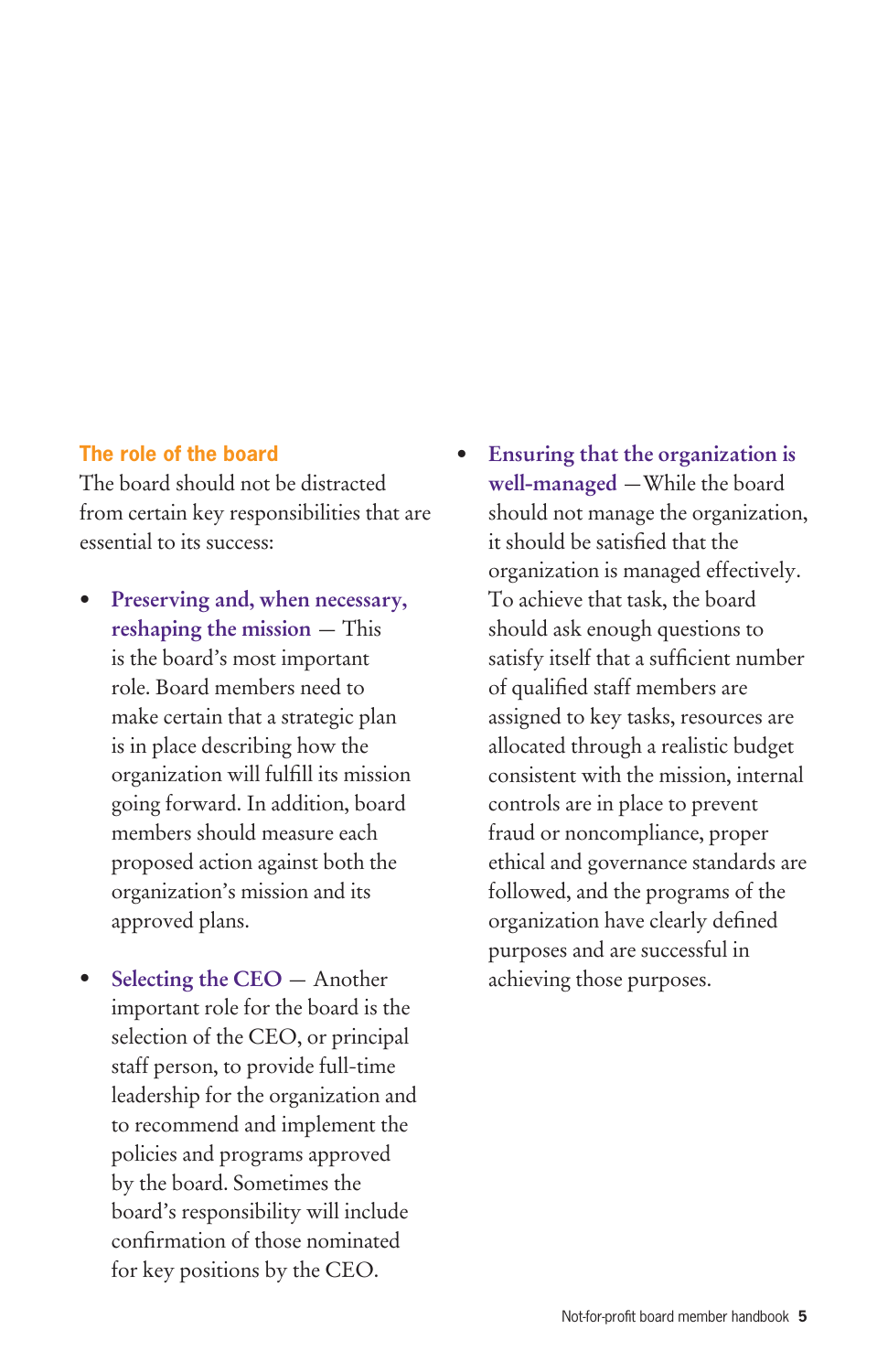- **Representing the external world to the organization and the organization to the external world** — The board serves as what is sometimes called "a bridge and a buffer." Board members advocate on behalf of the organization, helping to raise awareness of its mission. Hence, board members are often involved in the solicitation of major donors. It is also important for the board to be sensitive to the environment in which the organization operates. In that capacity, the board should give the organization's staff important feedback about how policies, plans and programs need to change in response to a changing world.
- **Protecting the organization from external threats** — In the lives of many organizations, issues arise that threaten the autonomy, services or good name of the organization. Such issues include scandals involving the organization — or similar organizations — or political attacks on the purposes or programs of the organization. In these circumstances, board members need to step forward to explain and defend the organization.
- **Exercising financial stewardship** — The board is responsible for approving the budget as well as major financial transactions, such as the issuance of debt. The board manages the endowment of the organization, usually through an investment committee, and approves the goals of fundraising campaigns. In addition, the board tends to play a major role in supporting capital campaigns by donating personal time and financial resources.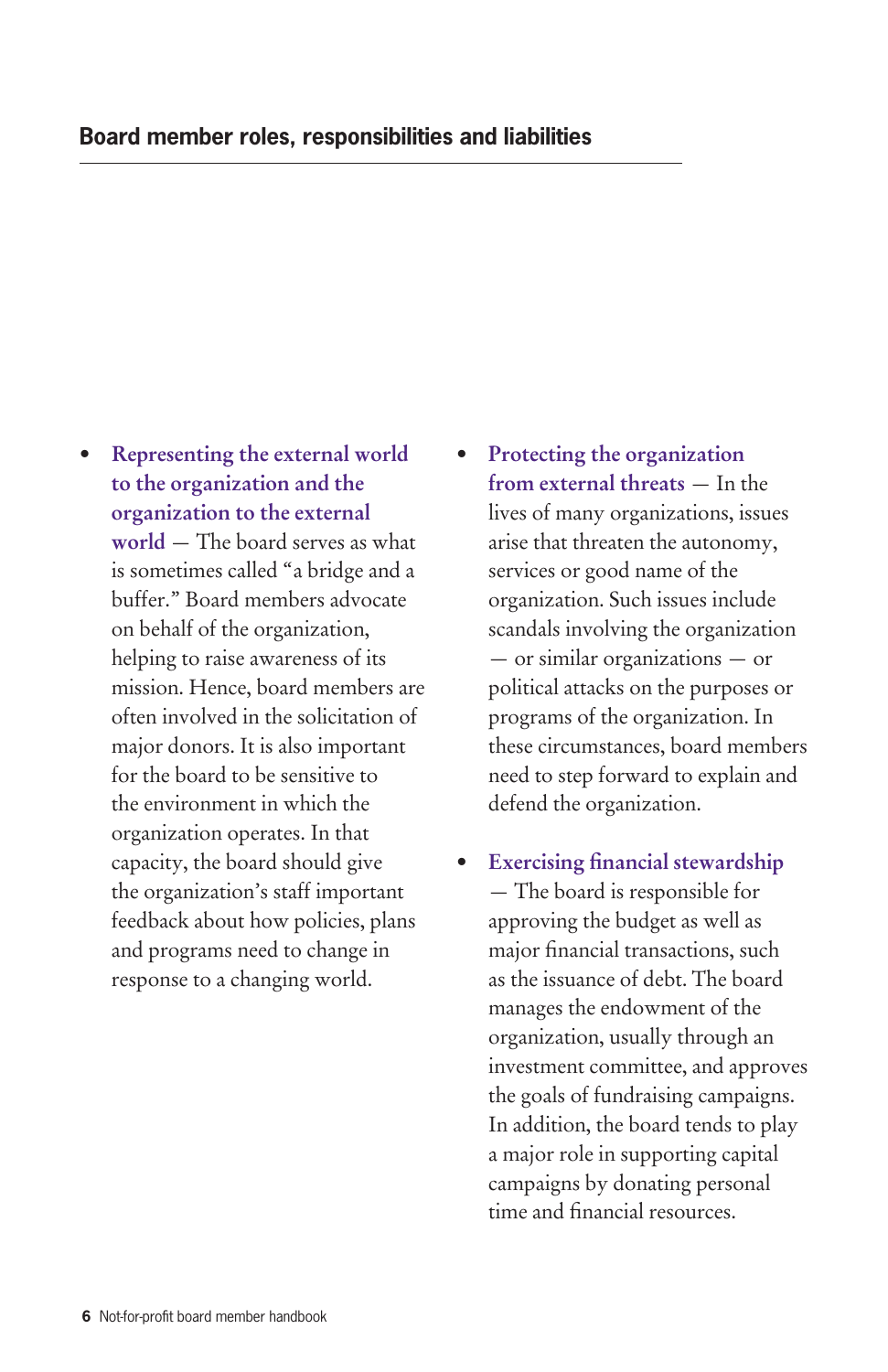- **Being certain that the board has the right skills and practices to do its job** — The board needs individuals with a strong commitment to the fundamental purpose and mission of the organization. Boards should consider performing an annual inventory of talent to assess whether the right professional capabilities are represented on the board. The board should also include individuals with the specific skills and know-how needed to examine issues through multiple lenses: legal, financial, public relations and communications, management, and professional development, among others. The board must also be attentive to its internal processes, so that its meetings focus only on board-level matters and do so in a way that draws upon the combined knowledge and experience represented at the table.
- **Making sure that the organization is in compliance with laws and regulations** — Being exempt from most taxes does not mean that the organization is exempt from regulation. Far from it. The board should be aware of federal and state laws and regulations that apply to the organization, along with applicable standards set by accreditors, bond covenants and charity watchdog groups.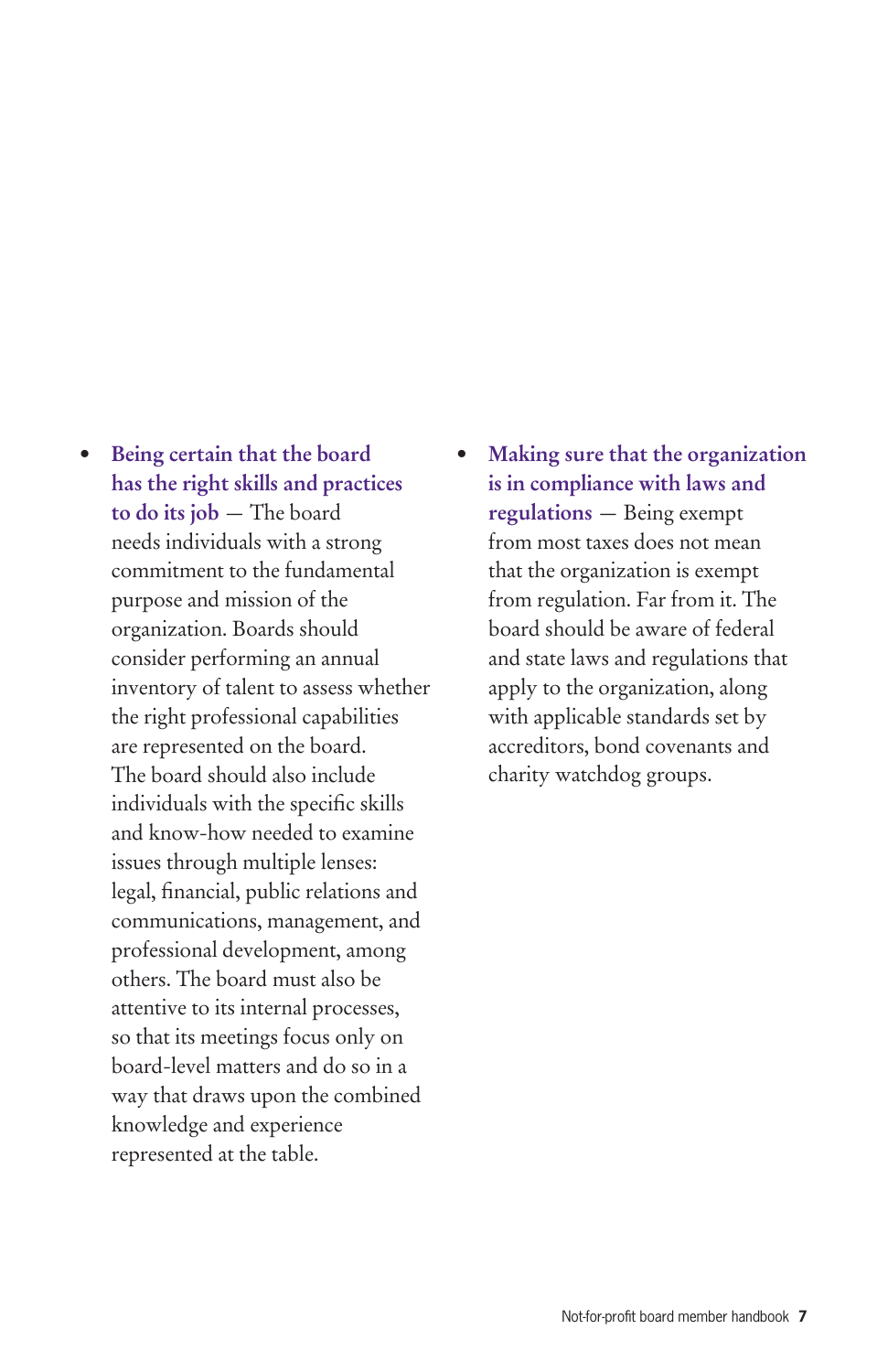# **Your duties as an individual board member**

Your service as a board member will be most rewarding to you, and you will serve the organization best, if you are able to focus on your key duties:

- **Attend all meetings** The skills you bring to the table do not matter if you are not present. Board members who repeatedly miss meetings should be candidates for removal. Their absence can drain the morale of other board members and ultimately the morale of others in the organization.
- **Be prepared and informed** Before each meeting, read the meeting materials sent to you. Come prepared to ask questions and make comments. Stay informed of trends and developments in the type of work that the organization performs so that you can bring a broader perspective. In addition, stay abreast of good governance practices as they evolve.
- **Speak your mind and ask hard questions** — Some organizations have suffered because board members were more concerned about appearances than they were about discussing difficult or challenging issues. But you must address them when they arise. As a board member, your primary responsibility is to protect the good name of the organization and to ensure that the organization's staff and money are being used consistent with good practice.
- **Take responsibility for your stewardship of the organization's assets** — The board must make certain that funds are used consistent with the intent of those who have donated them. The board must satisfy itself that sufficient funds are allocated to each function and that those allocations are consistent with its own priorities.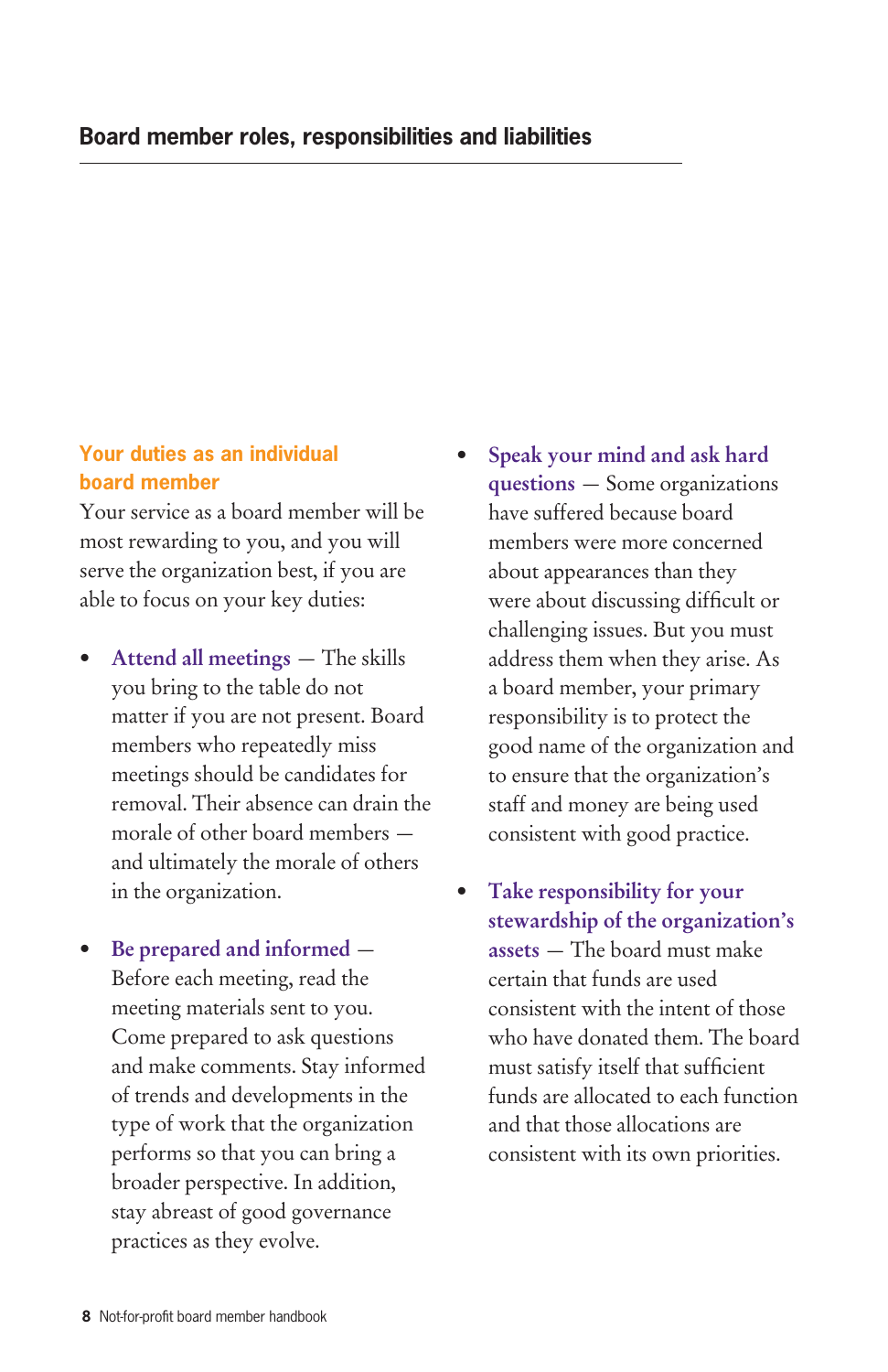- **Watch others at the table** Check to make sure that other board members are pulling their weight. Only when the full board acts in cohesion can the organization's mission be fully accomplished.
- **Remember that integrity is paramount** — The most important asset of your organization is its good name. The second most important asset is the confidence of its donors and sponsors in the organization's capacity to manage and spend funds prudently. The board should make certain — both in its own practices and policies and those of the staff — that integrity remains the highest priority. If the board sets a good example, the organization will most likely follow it.

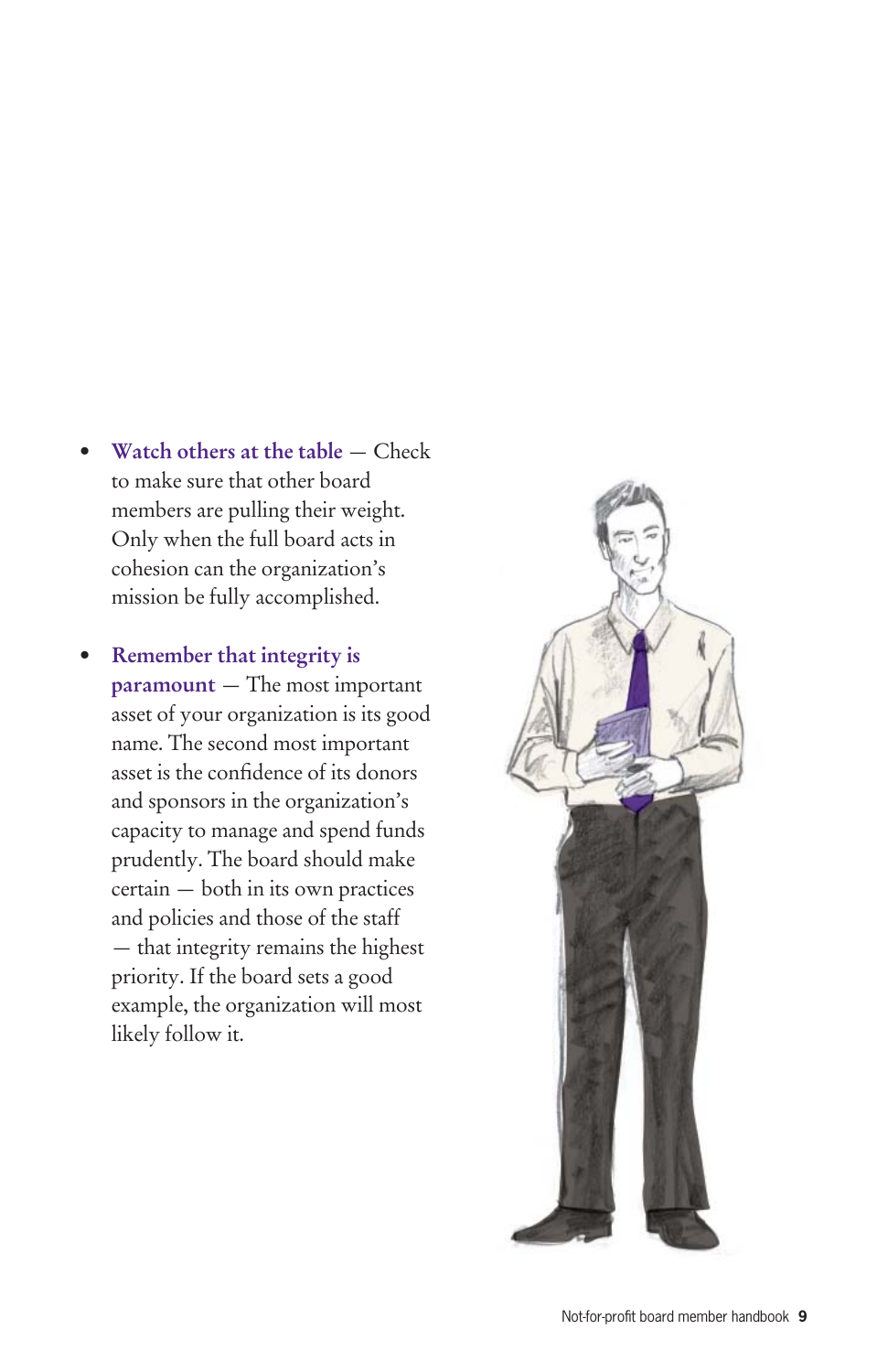## **Critical distinctions**

• **Board vs. management** — Both the organization's board and its management must have a clear understanding of the distinctive roles of each. Much confusion (and sometimes conflict) occurs when those distinctions aren't clear.

#### **Boards typically reserve these functions for themselves:**

• Setting board policy

j

- Approving new programs or deleting old ones
- Selection, oversight and compensation of the CEO
- Approval of the operating budget recommended by management
- Oversight of the endowment

#### **Management is generally responsible for these functions:**

- Selection and supervision of staff
- Development, recommendation and implementation of the budget
- Establishment of operating procedures

 Board members do not have individual power or authority. Instead, these powers reside with the full board of directors. Occasionally, a board member may become heavily involved in a particular program and work closely with the organization's staff. In that situation, the board member should report periodically to the full board to keep it informed. The board sets standards to measure how well management performs — and initiates actions, when necessary, to see that management carries out its obligations.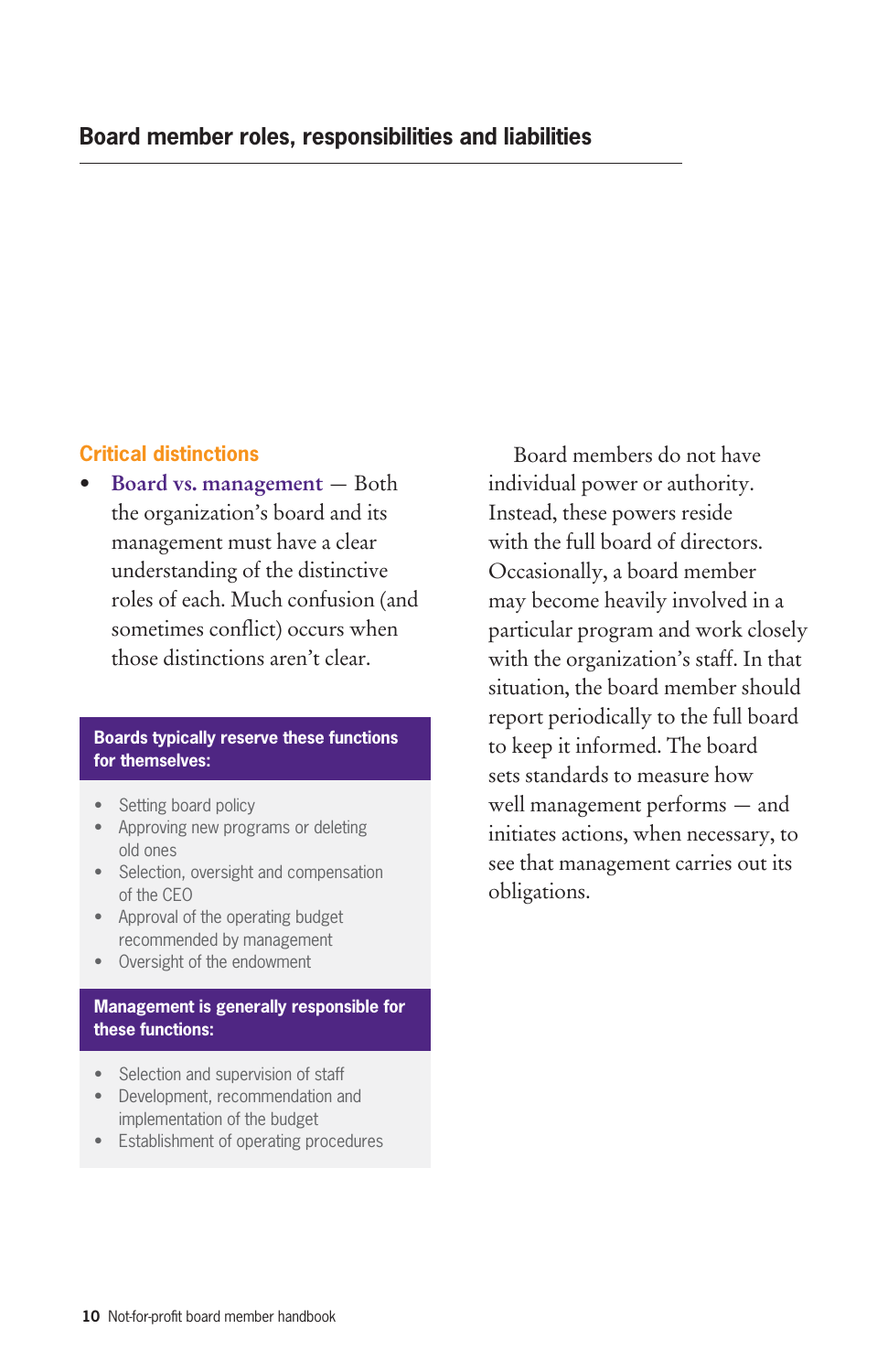- **Committees vs. the full board** Most of the board's work should be done by its committees. Thus, individual board members will become knowledgeable in key areas of the board's work, and the full board will spend less time on any one issue or set of issues. It is good practice to follow a committee's recommendations unless there are compelling reasons not to do so. Board committees are likely to include budget, finance, audit, personnel, nominating, and program or mission.
- **The external auditor is accountable to the board, not to management** — All boards have a fiduciary responsibility to:
	- know the amount of assets available to the organization;
	- verify that the use of those assets is consistent with the mission of the organization, regulatory requirements and accepted accounting principles; and take steps to minimize the possibility of fraud or conflict of interest

 Commissioning an external audit by a qualified public accounting firm is a key element of the board's responsibility. The accounting firm should be selected by the audit committee on behalf of the board and should present the audited financial statements to both the committee and the full board. Grant Thornton's *Not-for-profi t audit committee handbook* booklet provides further information.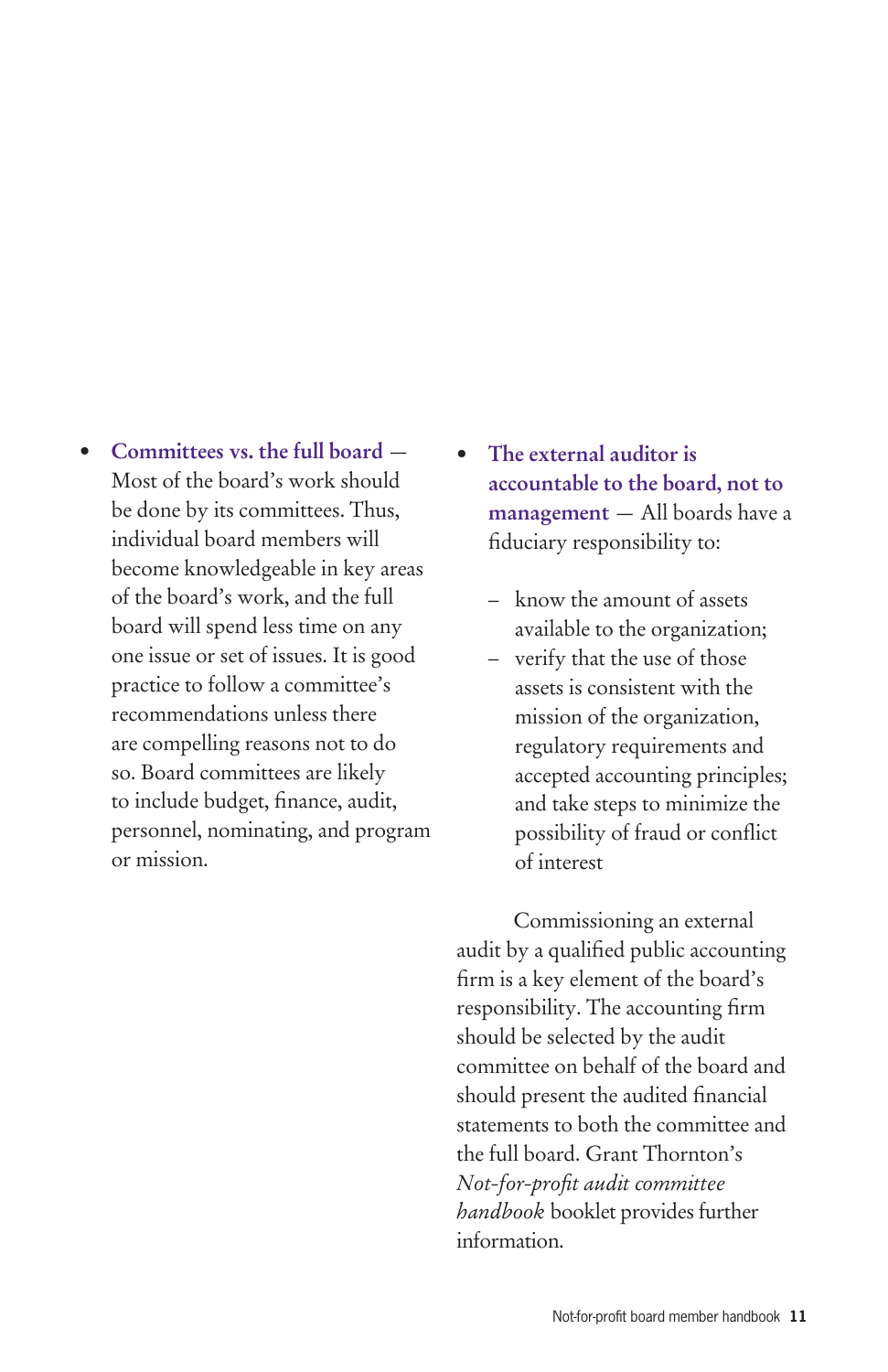## **Liability**

A board member has a fiduciary obligation to the organization. He or she must act with good faith and loyalty — and always exclusively in the best interests of the organization. To guard against abuse of the good-faith presumption, board members serving not-for-profit organizations face several kinds of liability:

- Liability to third parties, such as contractors providing services to the organization
- Liability to the organization and its members
- Statutory liability

 A board has a legal duty to conserve and protect the organization's assets. This duty carries with it legal risk, which is why many not-for-profit organizations carry D&O liability insurance. Employers are aware of the potentially unfavorable consequences of board-related litigation; indeed,

some employers do not permit their employees to sit on boards of organizations that do not have adequate D&O liability insurance. A new board member should know whether the organization carries D&O insurance, and the extent of the insurance coverage. It may be prudent for a board member or the organization as a whole to have the D&O policy evaluated by independent legal counsel. For additional safety, some states have adopted volunteer-protection statutes for the benefit of uncompensated board members and trustees.

 Claims against individual board members of a not-for-profit organization can arise from multiple scenarios:

- Employees claiming wrongful termination or other violation of their rights
- Governmental entities claiming waste of assets or violation of reporting regulations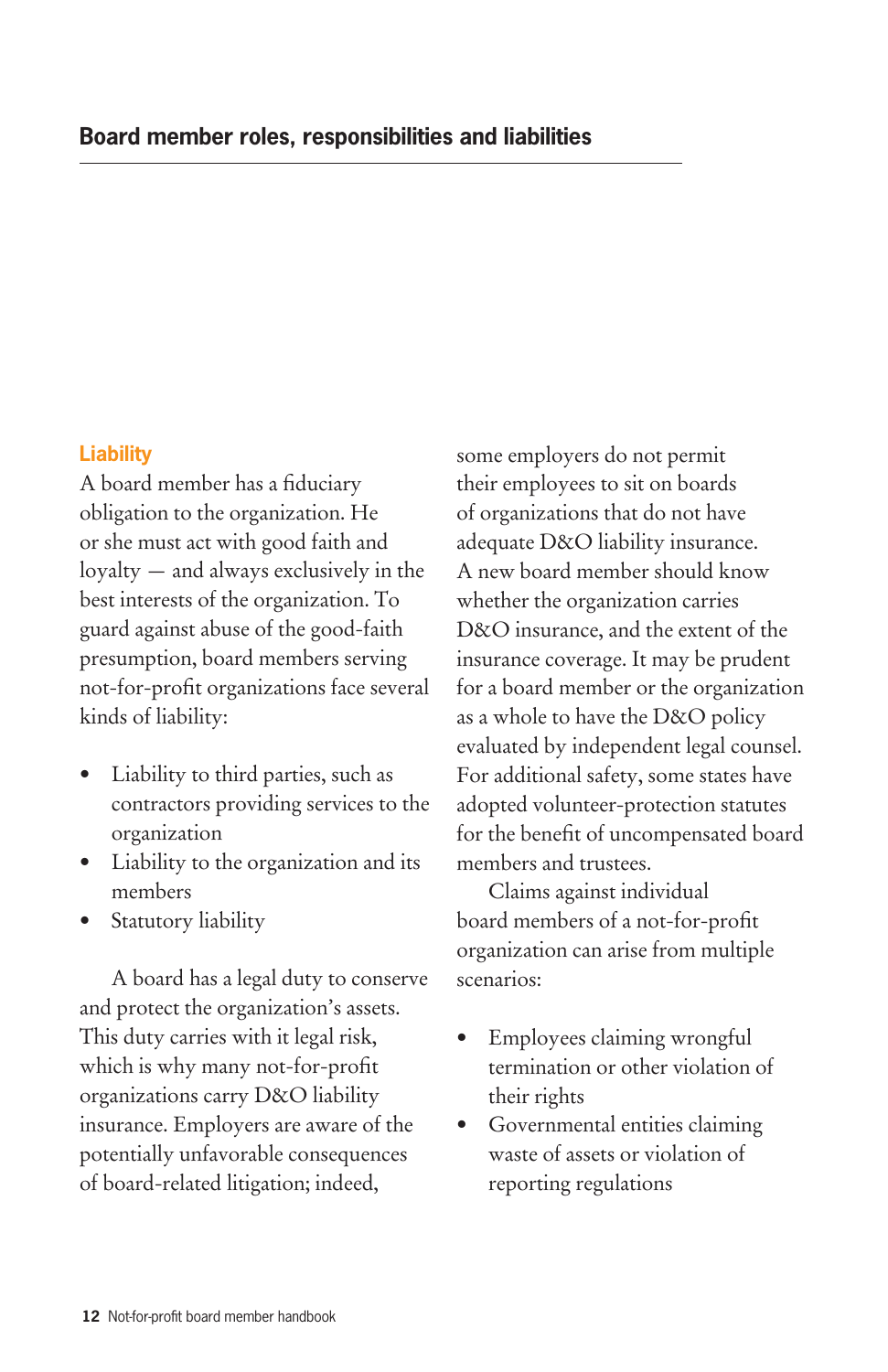- Environmental damage from toxic waste on property an organization acquires
- Service recipients claiming negligent supervision or improper selection of employees and volunteers
- Violation of regulations regarding lobbying efforts



 Both federal and state regulations prohibit board members from engaging in improper dealings with not-for-profit organizations and from knowingly approving excess-benefit transactions involving organization insiders. Indeed, board members taking such actions are subject to financial penalties. For more information, see "Intermediate sanctions," p. 18. Likewise, conflicts of interest can be the basis of liability action against a board member. If a board member receives an improper or undisclosed personal financial benefit as a result of the organization's transactions, he or she may be liable to the organization.

 The idea of personal liability should not frighten anyone away from board service. But it behooves board members to familiarize themselves with the protection afforded by the state — and by the organization itself — and to exercise care in making decisions.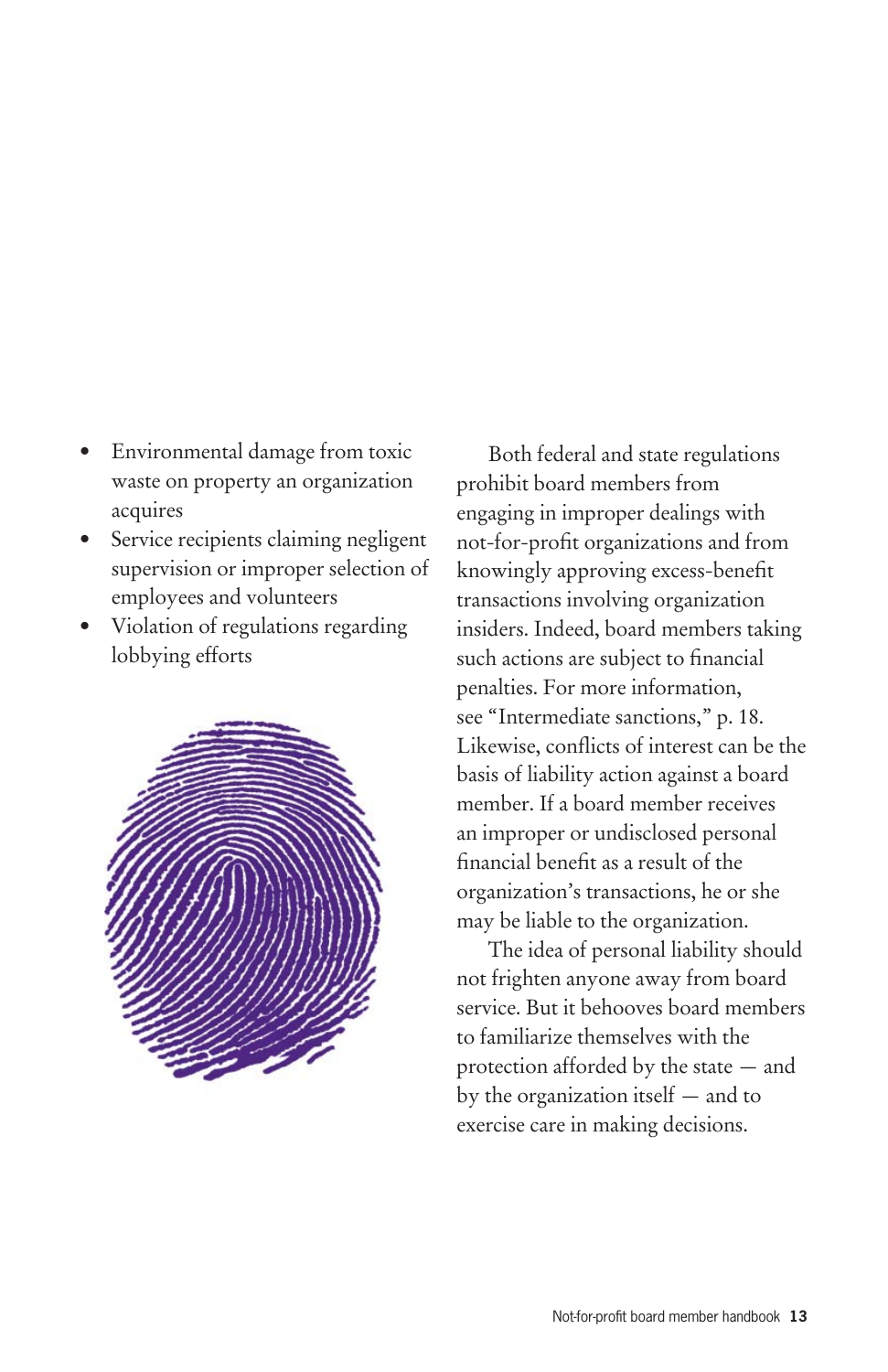# Keeping the board effective

Managing the makeup, skills and education of the board is an ongoing process. Boards should not only consider their current composition, but also plan for future membership and leadership — and, at the same time, evaluate overall board effectiveness. In what ways can they do this?

• **Recruiting, retaining and rewarding good board members**

— The organization's success depends in part on the board's commitment. While board members are sometimes appointed by external agencies or elected by constituents, in most cases the board selects its new members directly. A key board responsibility, in those cases, is to recruit board members who will help the organization achieve its mission and remain active in the board's work. The board should be attentive to ways to make board service exciting and rewarding, including formal recognition of achievement.

- **Providing continuity of board leadership** — The board should have a succession plan, formal or informal, that identifies future board chairs, committee chairs and other leadership roles.
- **Balancing the skills of board members** — Optimally, each board member should possess at least one of several essential  $skills - budgeting, financial$ management, investments, human resources and legal matters — as well as a working knowledge of the substantive programmatic work of the organization.
- **Evaluating the board's effectiveness** — The board should create processes to determine whether it is functioning effectively in support of the organization's purpose. The board should ask whether it is following the practices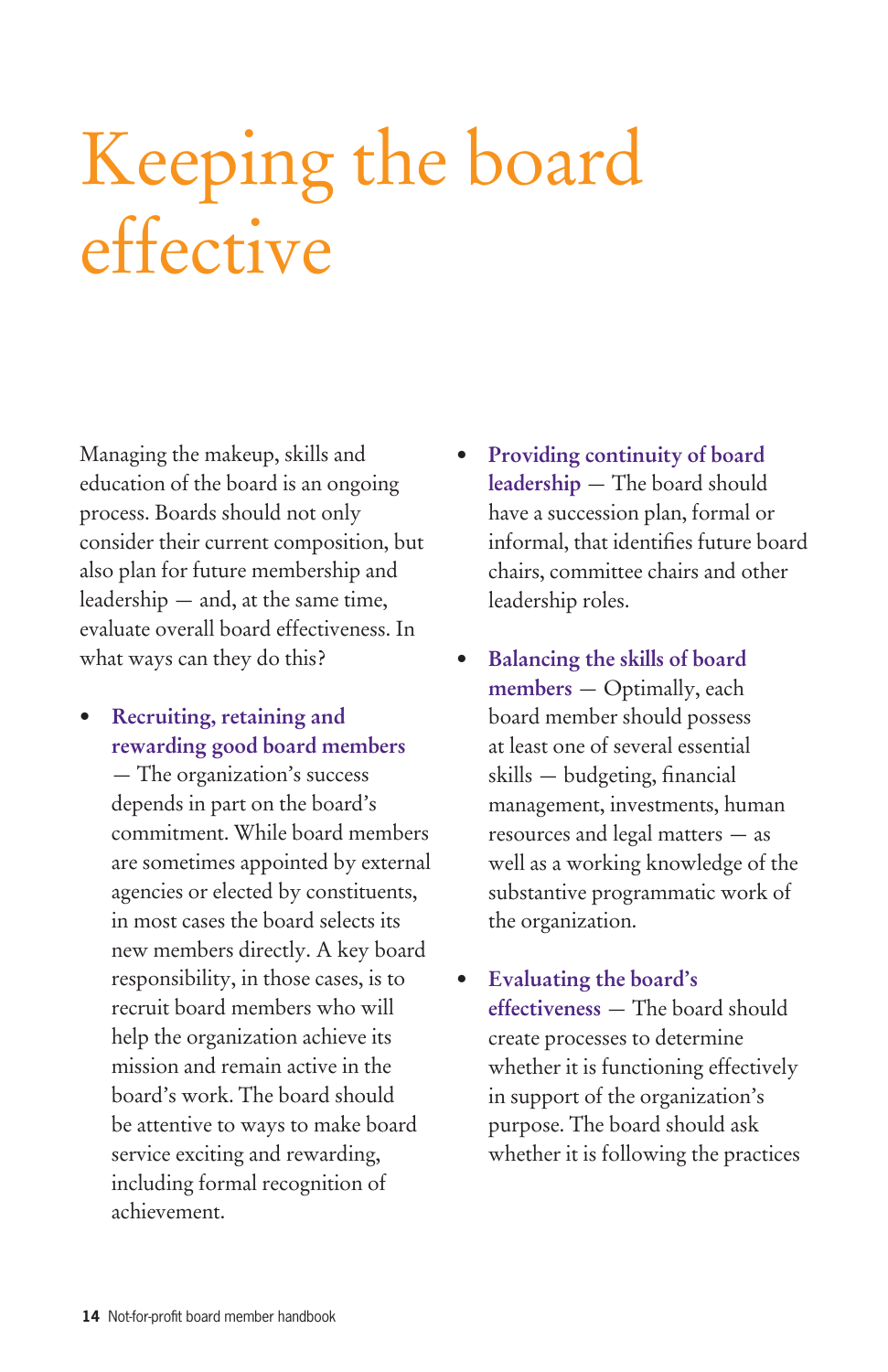recommended in this booklet, as well as other practices that board members collectively agree are important. The board should then develop one or more evaluation tools to facilitate the assessment. The board might also find ways to ask its various stakeholders to assess its effectiveness.

- **Managing the board's size**  The size of a board represents a difficult balance between diversity of views and skills, and the board's functional effectiveness. The smaller the board, the more likely that it will be able to perform its functions comprehensively, particularly as they relate to management. The larger the board, the more diverse its membership will be, but the less likely it will be to reach clear decisions quickly.
- **Monitoring board continuity and turnover** — Both continuity and turnover are essential features of good board membership practices. Continuity provides institutional memory. Turnover brings fresh perspective. In general, it is good practice to set term limits for board members.

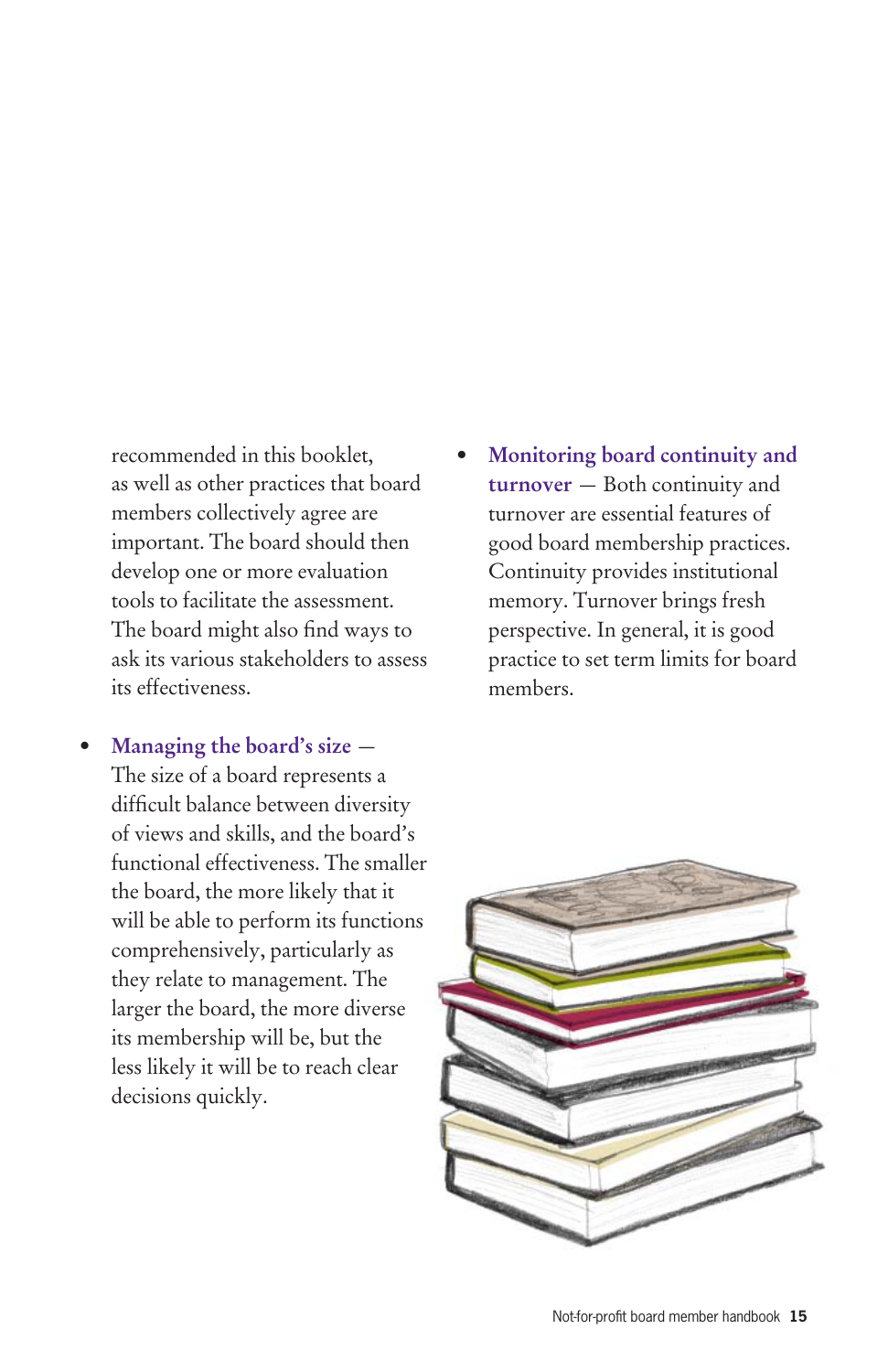• **Providing opportunities for education and orientation** — The education of board members

should not be limited to their orientation. On a regular basis, time should be set aside to cover topics such as the predicted effects of pending legislation, tips for reading financial statements, or fundraising techniques for board members. Periodically, the board should ask itself important questions: Are we true to our mission? Is our mission well-defined? Boards should also have annual retreats to discuss the alignment of the organization's mission with its goals.

• **Planning in advance of meetings** — Efficient and effective meetings are essential to a well-functioning board. Boards should ensure that meeting agendas are planned well in advance. Consent agendas are being used more often to reduce the time spent on nonessential issues — that is, items that require formal board approval but for which there is no need for board discussion before taking a vote. The board meeting thus involves only the discussion of critical issues and the presentation of resolutions requiring a board vote.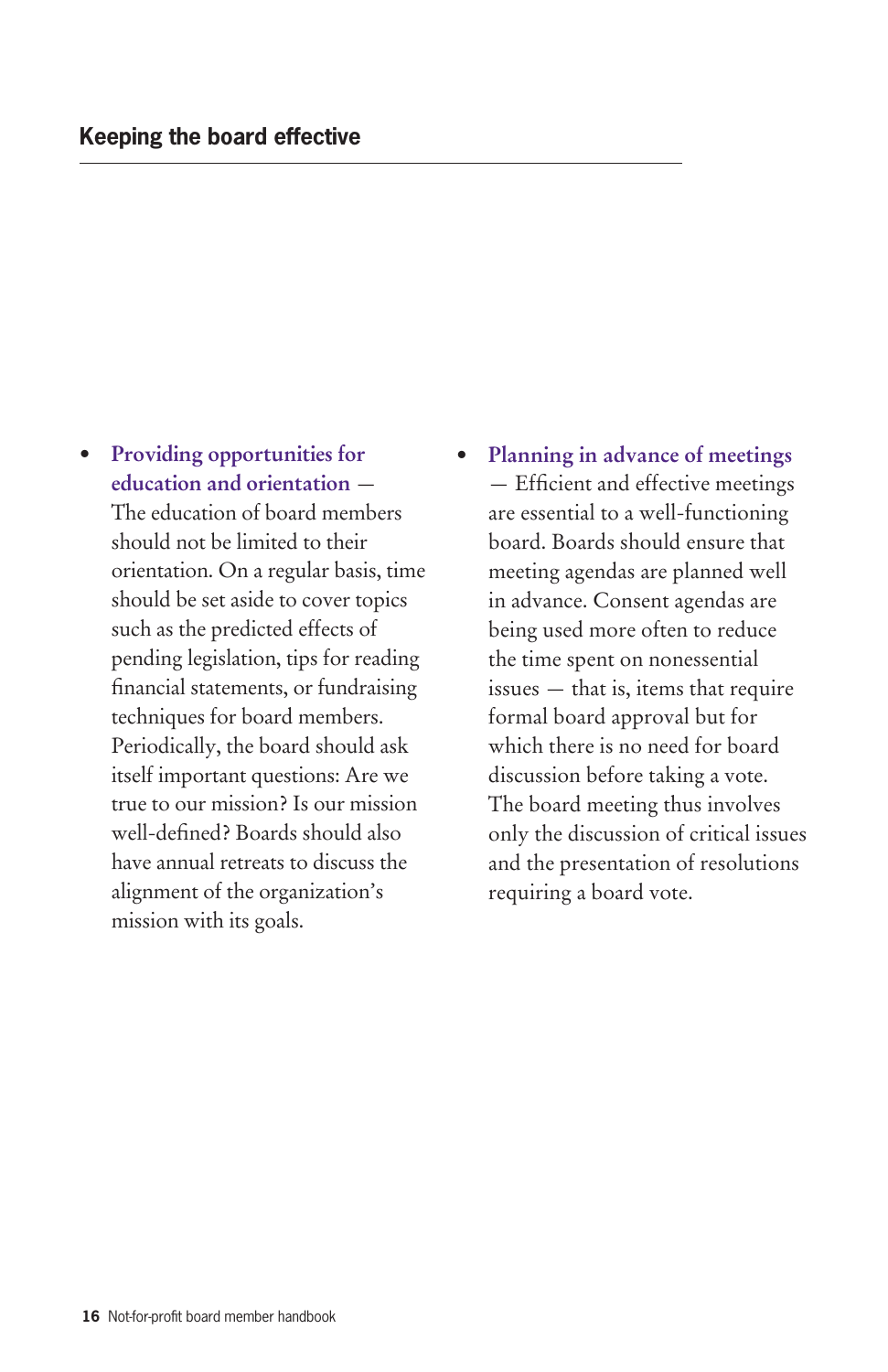# Accountability and integrity

A board member is a link between the not-for-profi t organization and the public or membership that supports it and is served by it. That public is increasingly holding board members legally and ethically accountable for the actions or inactions of organizations.

 The organization's most valuable asset is its good name, and a board member's top priority should be protecting its reputation. Good practice, as well as the expectations of donors and regulators, requires a high level of attention to the issues of financial reporting, controls and assessment of business risk. The board must be confident that adequate systems are in place for controlling, administering and planning the use of resources.

#### **Policies**

To mitigate potential risks, boards should consider instituting the following policies:

- **Code of ethics** Board members should adopt a code of high standards in ethical behavior that applies to the board, management and staff across the organization.
- **Conflict of interest (and disclosure)** — The board should have a conflict-of-interest policy across the organization ensuring the independence of the board, management, staff, the external auditor and other vendors from one another, so that each entity performs only its role and is not compromised in any way.
- **Whistleblower** The board should have a policy in place for board members, staff and other stakeholders to raise issues about the organization's ethical or financial practices. The policy should clarify how to raise such issues and how to prohibit retribution for raising them.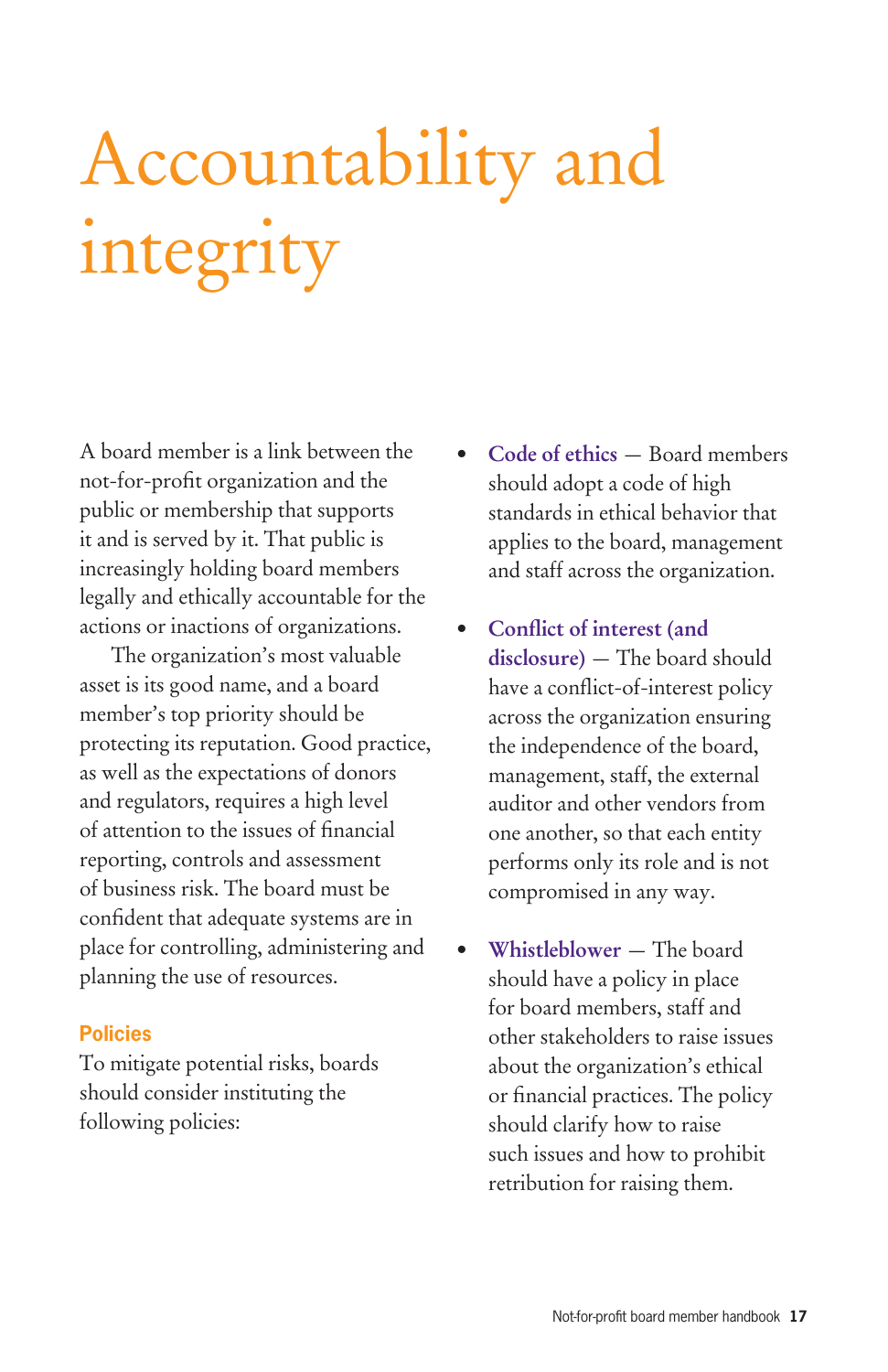#### **Intermediate sanctions**

The IRS monitors not-for-profit organizations and can impose intermediate sanctions for awarding unreasonable salaries and benefits or, alternatively, for allowing board members or other interested parties to provide goods or services to the organization for more than they are worth.

The test is whether the benefit provided to the insider (generally a trustee or staff member) exceeds the value of the consideration the organization receives. This consideration can consist of services provided in exchange for compensation. The IRS can impose a monetary sanction in cases of improper dealings involving organizations exempt under Section  $501(c)(3)$  and  $501(c)(4)$ .

 In addition, board members who knowingly and willfully approve such a transaction are jointly and severally liable for a 10 percent tax, limited to \$20,000 per transaction. Insiders covered by the law include persons who have a substantial influence over the organization's affairs. These include members of the governing body (the board), the CEO and CFO, and others who are determined to have such influence

 Once someone is covered by this definition, family members and any controlled businesses they own are also included. If the IRS imposes penalties, the details, including names and amounts, must be shown on Form 990 filings, which are available to the public.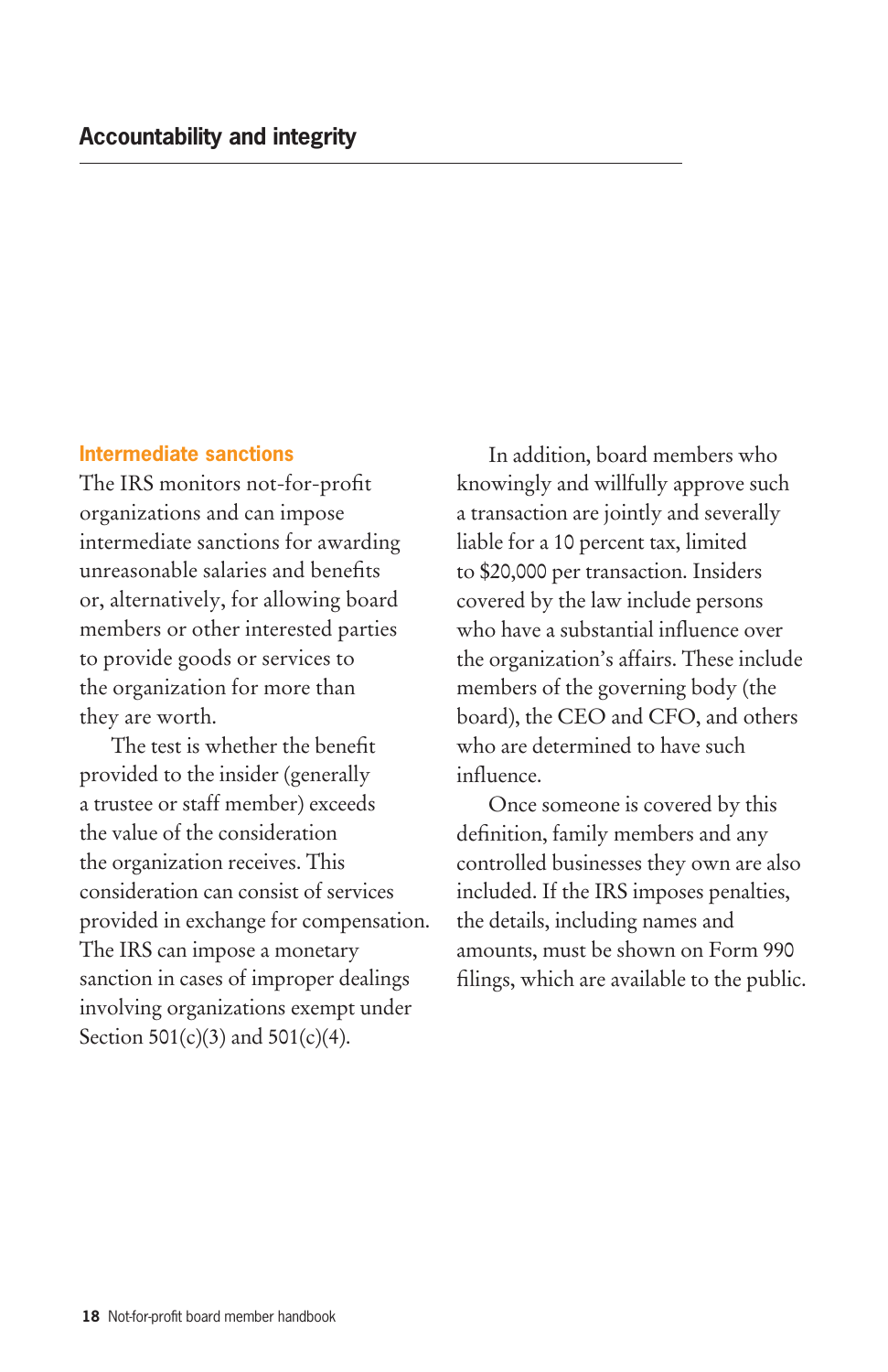As a board member, you need to make sure the organization has procedures in place to prevent conflicts of interest and transactions involving excess benefits and disqualified persons. D&O insurance policies may or may not cover these penalties.



 The board — or a committee that has no conflicts of interest with the person whose transaction is under consideration — should approve all transactions involving insiders. You should also make sure that all compensation and benefits, including those provided to you as a board member, are properly disclosed on Form 990. To the extent that these compensation and benefit amounts are taxable, they should be reported on Form 1099 or Form W-2, as appropriate.

 Failure to properly document and report compensation and benefits is likely to result in automatic violations of these rules. Benefits that are paid or provided but are not properly reported and disclosed are considered automatic excess benefits, regardless of the reasonableness of the amounts.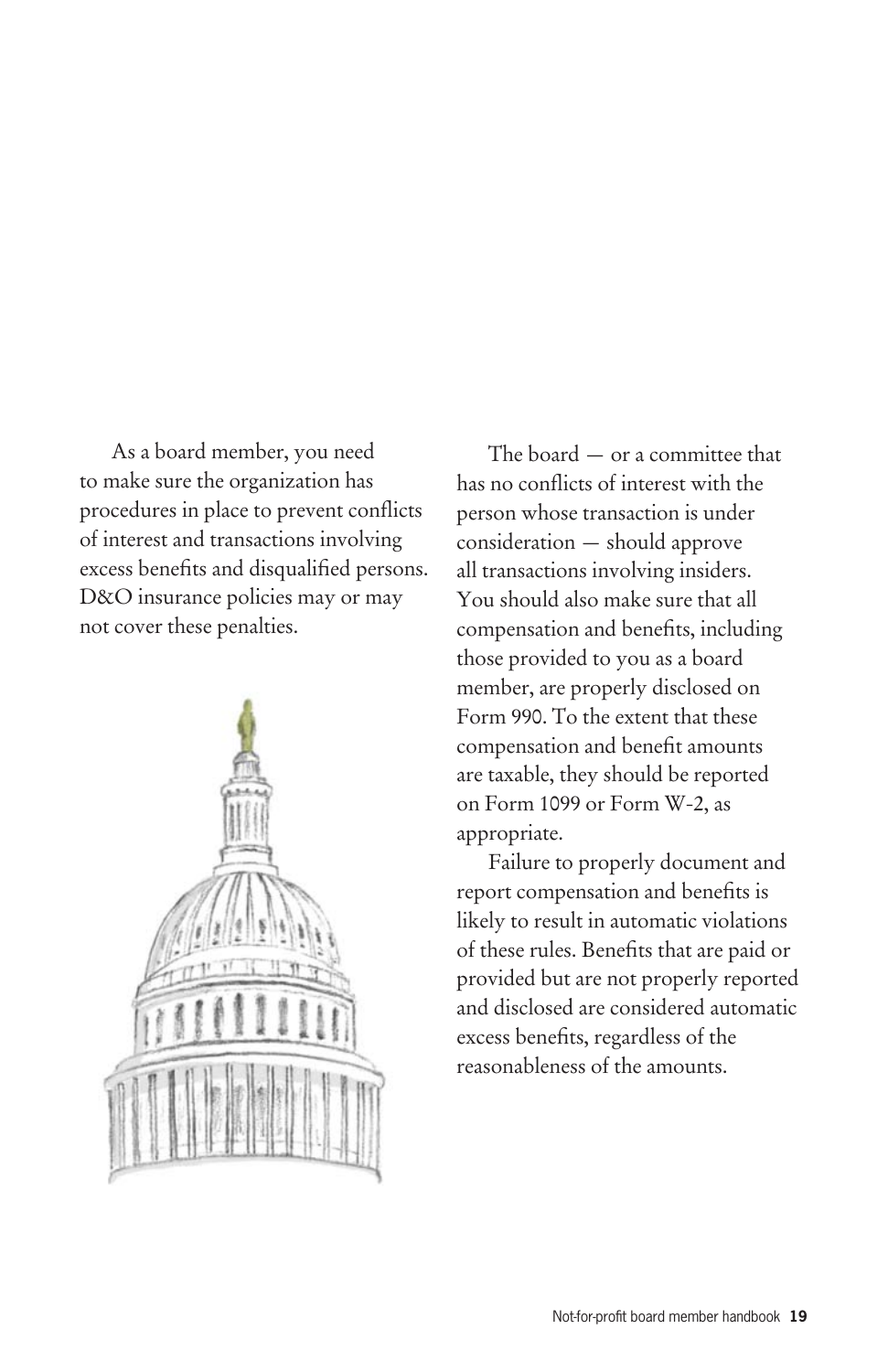# **Other regulatory/tax compliance issues**

The board should ask management sufficient questions to satisfy itself that the organization is not violating laws or regulations made by the host of agencies that regulate the organization.

 One example is unrelated business income tax (UBIT). The IRS will impose UBIT liability on certain activities of a not-for-profit organization if those activities are found to be business activities unrelated to the organization's tax-exempt purpose and not otherwise excluded from UBIT in the Internal Revenue Code (IRC).

Not-for-profit organizations may face other tax issues:

- State, local and foreign taxes
- Charitable registrations
- Foreign regulatory filings pertaining to investments
- Escheat and unclaimed property laws

## **Internal controls**

Internal controls enable the board and the organization to perform several functions:

- Verify that transactions are properly authorized
- Ensure that assets are safeguarded
- Confirm that transactions are properly recorded and reported
- Prevent fraud and misstatements related to financial reporting

 The board needs to ask questions and be vigilant about the effectiveness of the organization's internal controls and operating procedures. Items under consideration should include receipt of funds, personnel and payroll procedures, authorization of disbursements, and handling of cash. The board should ask questions not only about financial resources and personnel procedures, but also about assets such as buildings, land, equipment and securities.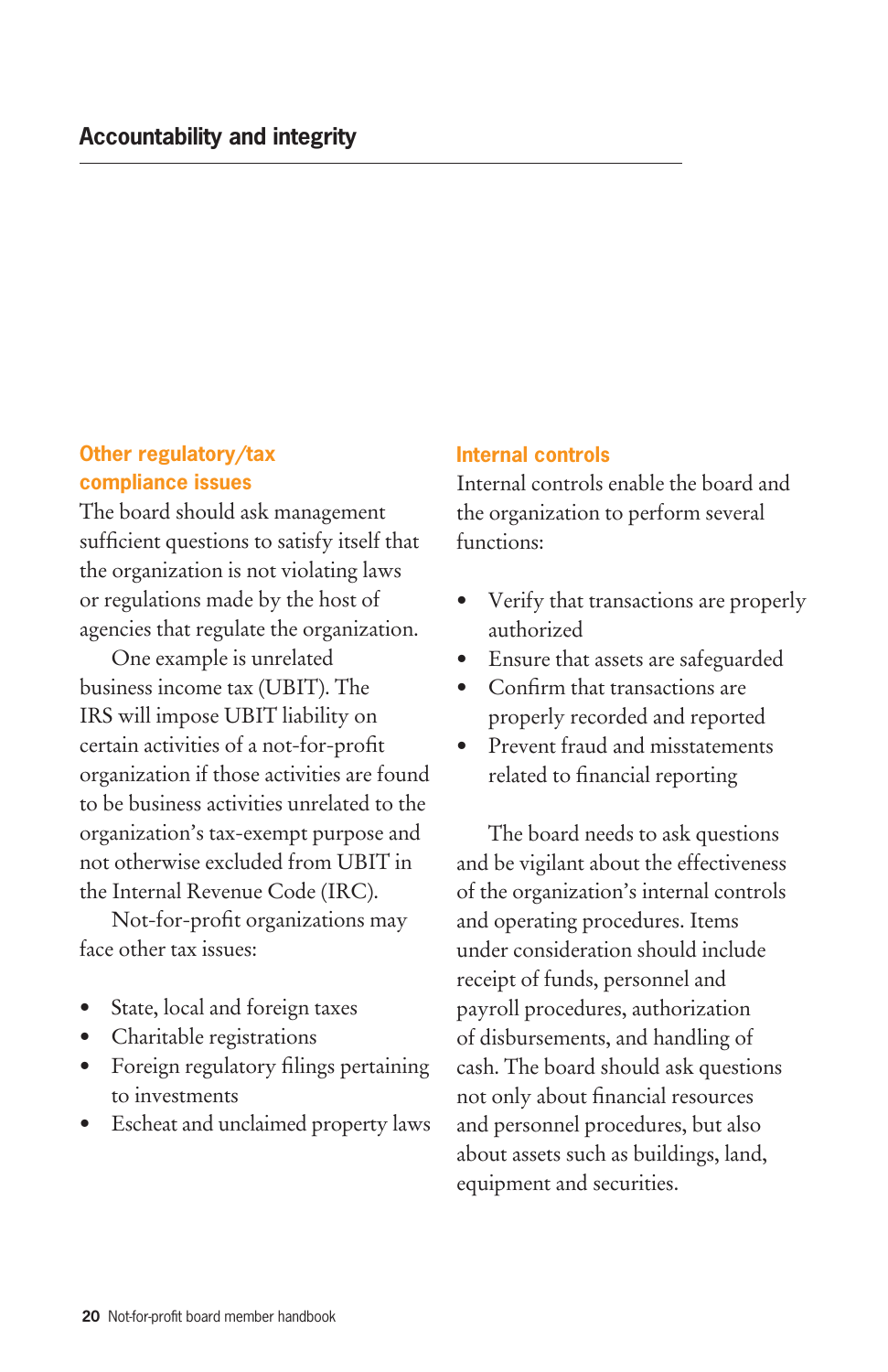An effective internal control system will have a well-designed set of policies and procedures relating not only to transactions but also to record retention. Important files and information should be maintained and remain accessible for a reasonable period of time.

#### **High-quality internal financial reporting**

The board should expect to receive from management regular financial reports comparing financial results with budgetary predictions and reporting on the status of assets. The board should also expect management to make financial disclosures consistent with the board's own reports — to members, contributors and other stakeholders.

 To meet the board's need to evaluate the effectiveness of programs, many not-for-profit organizations provide detailed internal statements that directly relate expenses shown on their financial statements to specific programs or functions. This functional approach makes it easier for board members to analyze and compare costs.

#### **The external audit**

To provide the board and the organization's other constituencies with confidence in the financial information and internal controls of the organization, the board should appoint a respected public accounting firm to conduct an audit of the financial records and processes of the organization.

The public accounting firm is responsible for providing the board with an independent opinion. Independence both from the board and from management is an essential feature of good practice with respect to the external audit. Neither management nor board members should attempt to influence the opinion of the public accounting firm.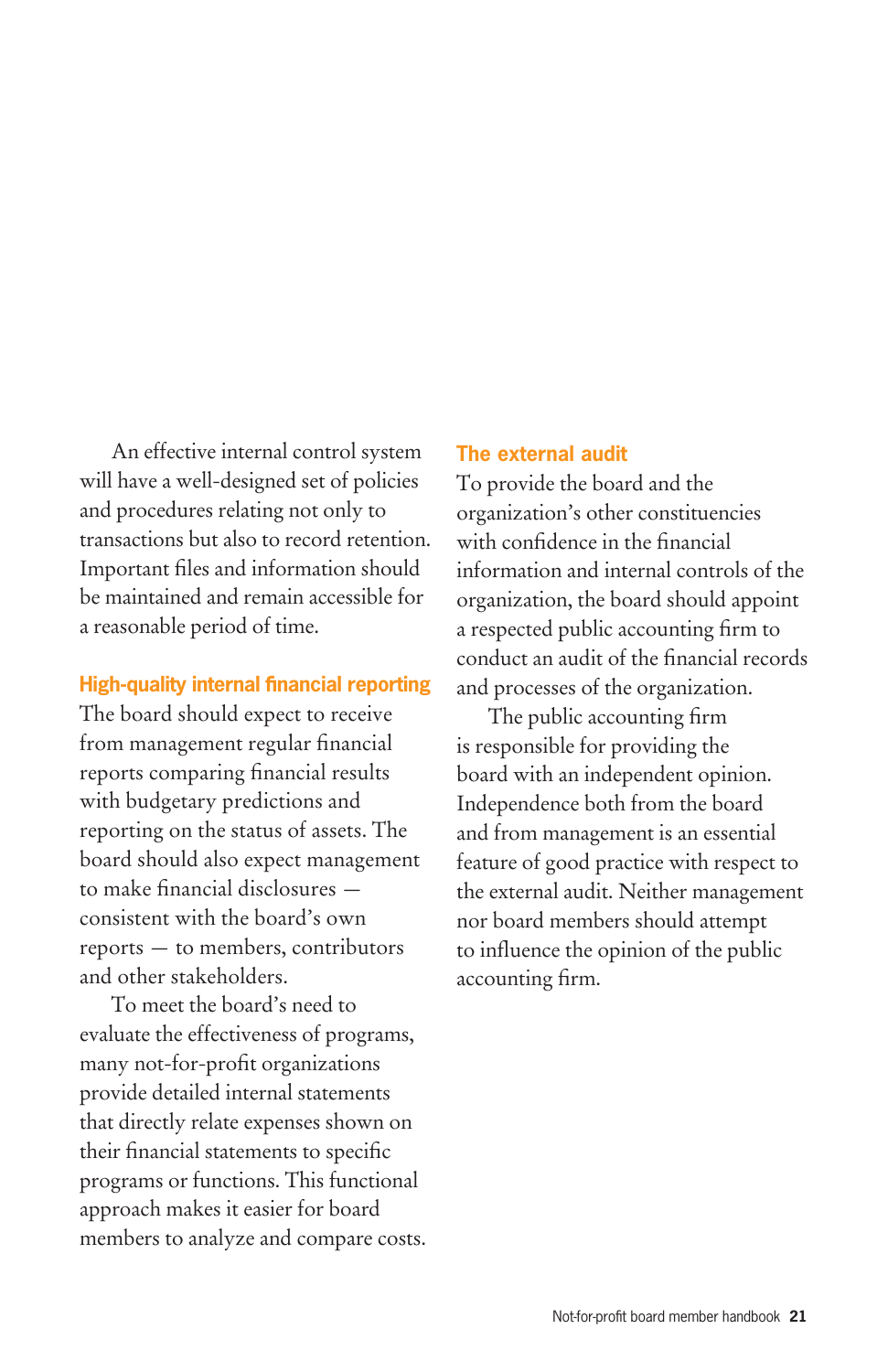# Financial stewardship

While the corporate standard for  $success$  — profitability — may not be appropriate in not-for-profit organizations, sound financial management is crucial to the vitality of every not-for-profit organization. Strong financial management is a necessary tool in competing for every contributed dollar. An organization that is soundly managed is more likely to attract that dollar than one that is not.

Several aspects of financial management are of special concern to not-for-profit board members: budgeting, overseeing assets and raising revenue.

#### **Budgeting and financial planning**

The budget translates the hard-toquantify goals of a not-for-profit organization into measurable terms. It can be a powerful device for monitoring the organization's activities. This function is especially important because revenue shortfalls or uncontrolled expenses can sap the confidence of the organization's stakeholders and supporters.

 Generally, the full board of an organization is involved only at certain stages in the budget process: establishing overall goals and activities that set the budget process in motion, approving the final budget, and comparing the organization's financial results with both its budget and its goals.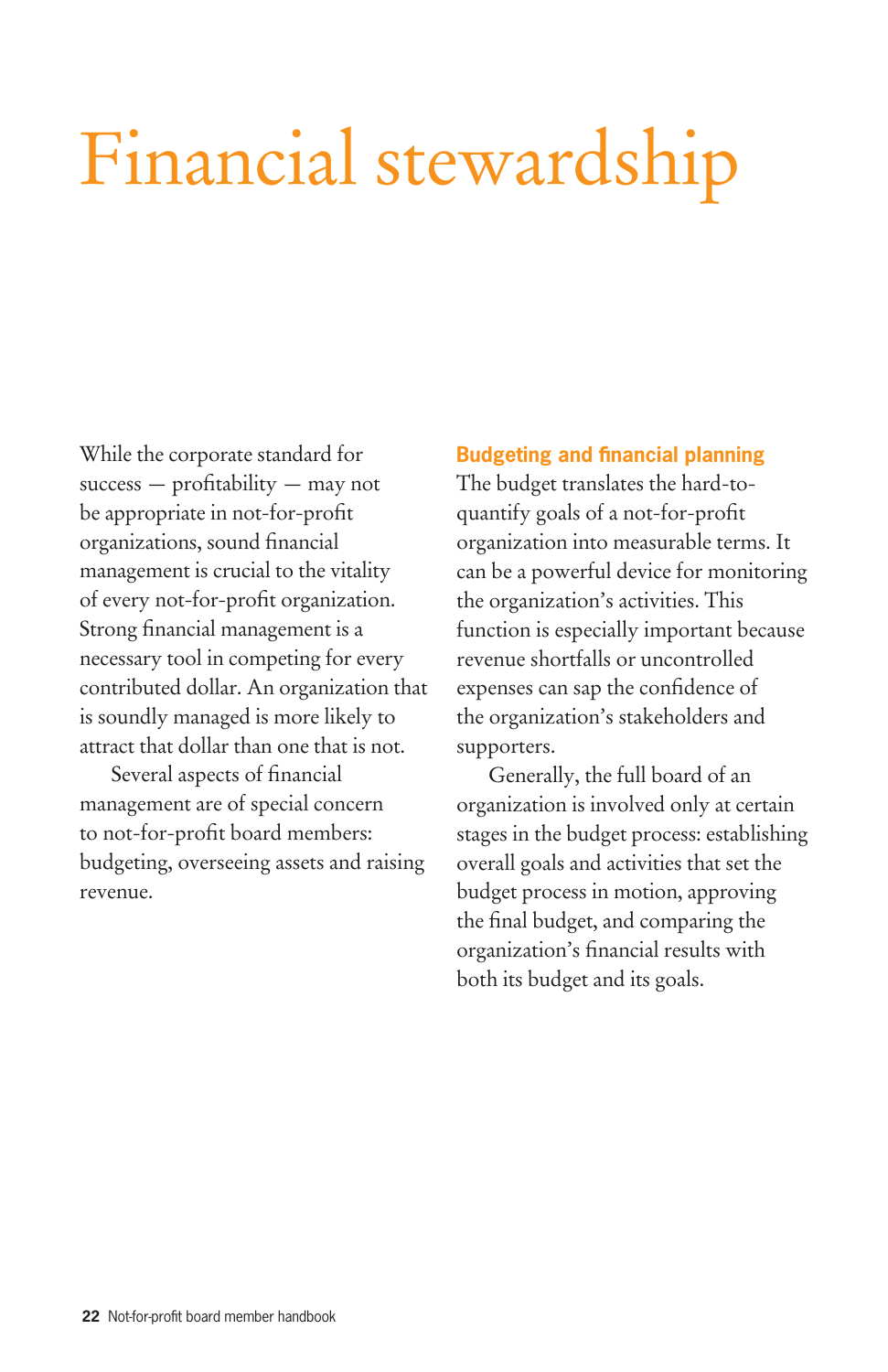The board usually has a finance or budget committee that provides detailed oversight of these critical functions. This committee reviews management's recommendations for the next year's budget. Management handles most of the actual budgeting, with the CFO or budget director driving the process.

 Committee members should ask difficult questions both of themselves and of management:

- What priorities are reflected in the proposed budget?
- What trade-offs have been made?
- How realistic is it for us to expect to be able to raise X number of dollars in contributions, fees or membership dues this year?
- How realistic is it for us to expect to increase the cost of services by Y percent?

Not surprisingly, when difficult questions must be asked, the budget may go through several revisions before reaching the full board. At that point, the extent to which the budget is further revised may vary widely from organization to organization. Sometimes boards are comfortable with making a decision based only on management's recommendations, and many budgets require few changes by the full board. Even so, a board should be fully aware of the organization's financial condition. To that end, it is the board's prerogative to ask difficult questions regarding the budget and to request revisions as needed. Further, the board must compare the financial estimates and goals established in the budget with actual results and investigate variances.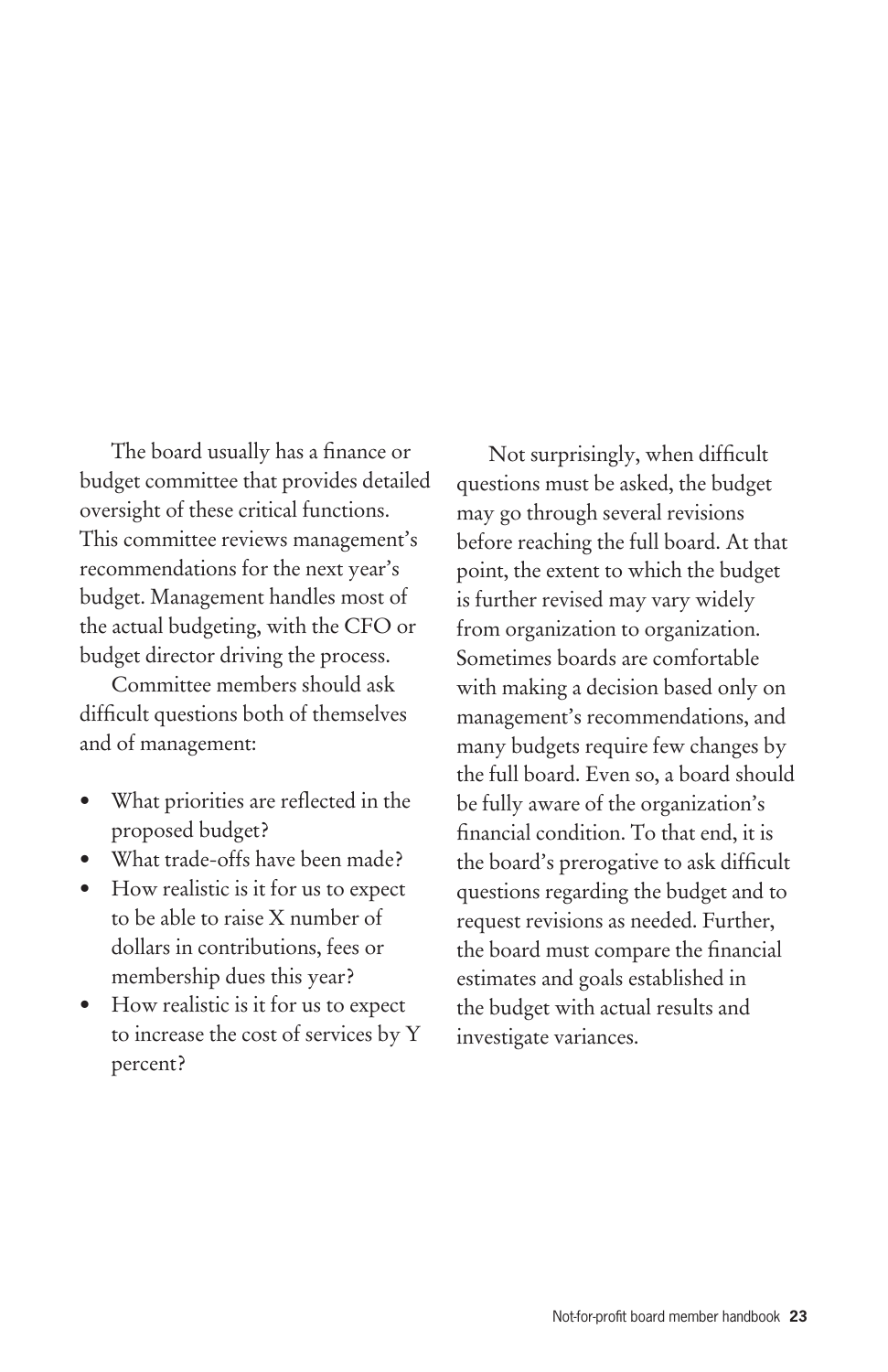#### **Overseeing assets**

The audited financial statements provide a clear measurement of the organization's financial assets; therefore, the board should evaluate those statements closely. Any significant increase or decrease in assets should be examined in terms of the organization's overall effectiveness. The board should find ways to assess the quality of the organization's human and physical assets, even though this is not reflected in the financial statements. Another financial asset requiring special attention by the board is the organization's endowment. The board should make certain that the endowment is overseen and managed in accordance with good practice — and that its investment return equals or exceeds that of endowments held by organizations of comparable size and scope.

 A board faced with a severe fi nancial shortfall should seek recommendations from the CEO and then choose the route best suited to getting the organization back on its feet.

#### **Raising revenue**

Most not-for-profit organizations rely on fundraising activities to provide financial resources for their programs. Some organizations set minimum fundraising requirements for board members; these standards are often referred to as give-or-get policies. For example, to remain on the board, a member would be required to raise \$5,000 annually through making personal contributions or soliciting them from others.

 Organizational fundraising usually includes annual campaigns to support the operating budget and capital campaigns to raise funds for facilities and the endowment. Board involvement in capital campaigns is critical to their success, with board members providing personal leadership and making personal gifts.

 The board must monitor both the management of funds and the cost of raising them. The management of funds includes the appropriate recording of gifts, the monitoring of cash vs. pledges, and decisions about using particular gifts.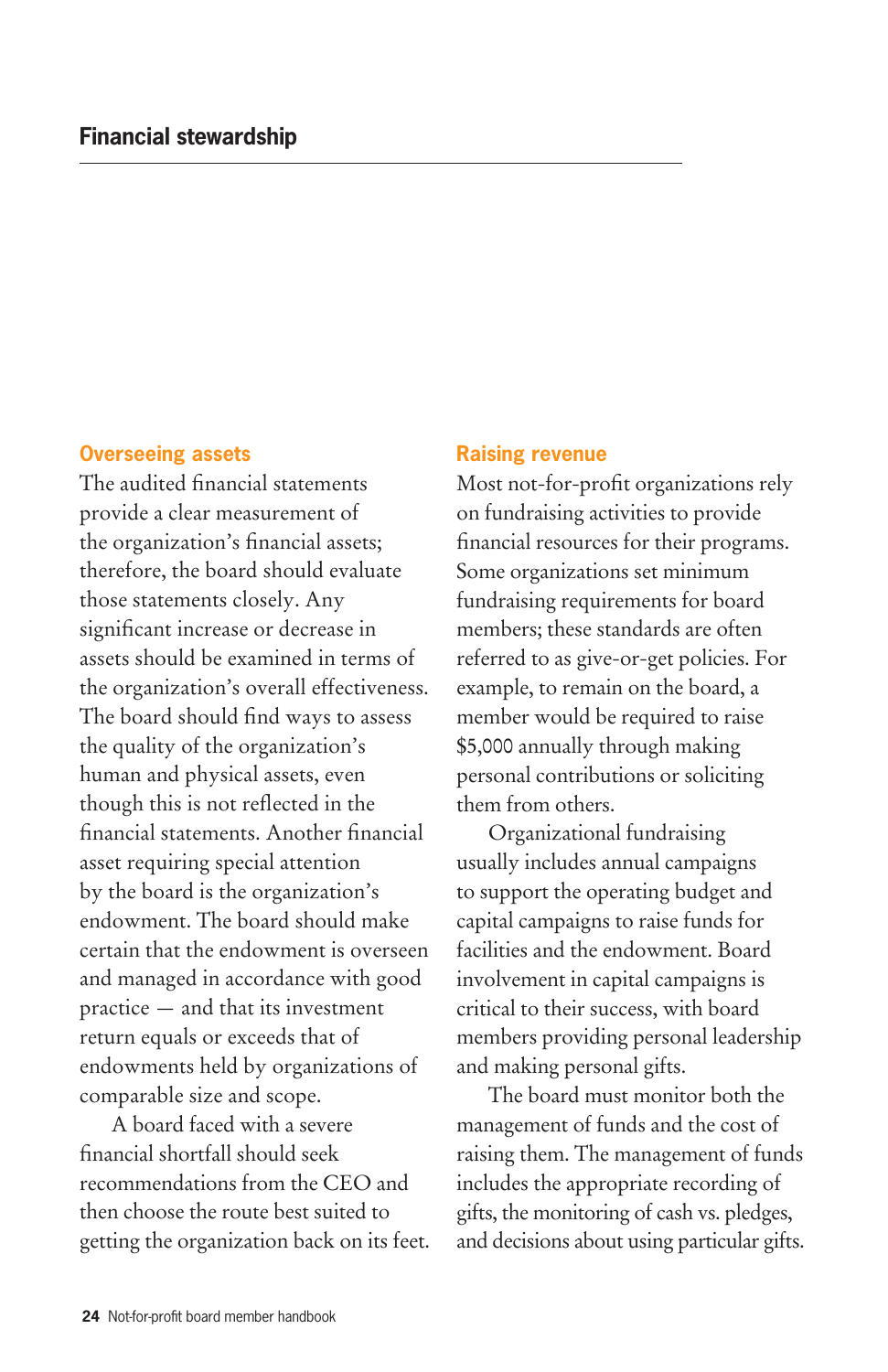The cost of raising funds must be closely watched and accurately reported to ensure its reasonableness and conformity to industry standards.

#### **Tax-exempt status**

While more than 20 categories of tax exemption are provided for by the IRS, most not-for-profit organizations derive their tax exemptions from one of five IRC sections:

- **Section 501(c)(3)** Charitable, educational, religious or scientific organizations
- **Section 501(c)(4)** Social welfare organizations
- **Section 501(c)(5)**  $-$  Labor unions
- **Section 501(c)(6)**  $-$  Trade and professional associations
- **Section 501(c)(7)** Social clubs

 Each organization is subject to rules that control the types of activities it can carry on within its particular taxexempt classification.

 The extent to which the IRC allows lobbying, for instance, varies among the tax-exempt classifications. Lobbying  $-$  attempting to influence legislation  $-$  is often an integral part of a 501(c) (6) organization's purpose. A 501(c) (3) organization may lobby, but its lobbying is limited to an "insubstantial amount" of its activities. A  $501(c)(3)$ organization may, however, make an election under Section 501(h) of the IRC to quantify the amount it can spend on lobbying.

 Perhaps the major difference among types of not-for-profit organizations is that  $501(c)(3)$  and  $501(c)(4)$ organizations must have an outward focus and provide some type of public good.

 Organizations exempt under Sections  $501(c)(5)$ ,  $501(c)(6)$  or  $501(c)(7)$ are inwardly focused. Their purpose requires them to act for the benefit of their members.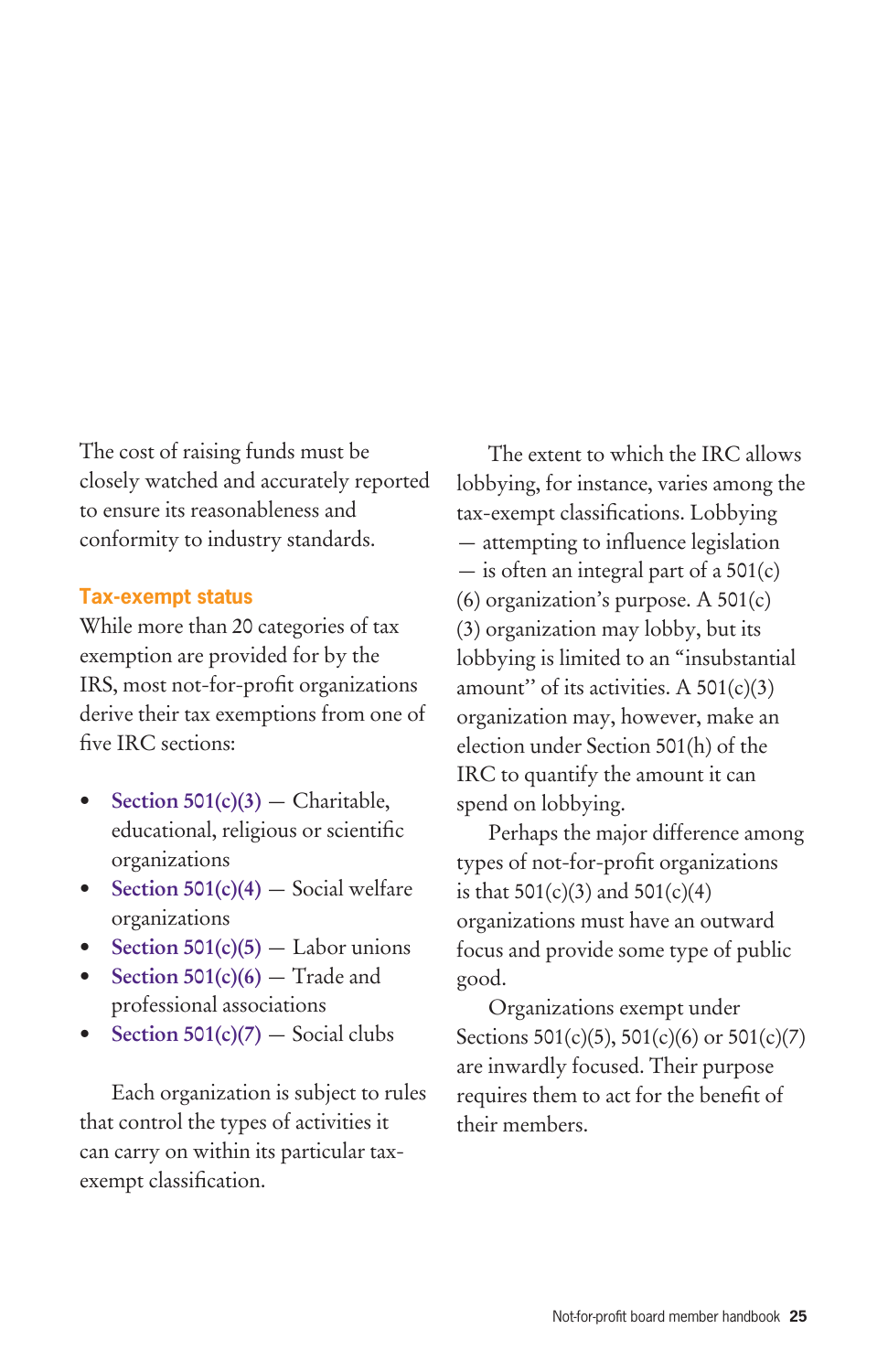As part of good financial stewardship, a board member of a not-for-profit organization must understand the purpose of the organization's tax exemption and what types of activities would threaten it. The tax exemption itself is often the organization's greatest asset, and losing it would be devastating.

 Political activities, as opposed to legislative activities, pose problems for not-for-profit organizations. For example,  $501(c)(3)$  organizations are strictly prohibited from using funds to attempt to influence the election of a candidate for office. Any use of funds for such a purpose is grounds for revocation of a  $501(c)(3)$  organization's tax exemption. Other organizations remain exempt but are subject to excise tax if they spend money for political purposes. Since neither result is desirable, board members must monitor an organization's political activities and policies carefully.

 Private inurement can also lead the IRS to revoke an organization's tax-exempt status. Private inurement results when an organization's assets or earnings are used for the benefit of an individual, as opposed to the organization itself. For example, private inurement may result if an organization pays compensation at a level that is unreasonably high compared with the level of effort and responsibility of the recipient.

 Again, board members must monitor the activities of the organization and its officers to ensure that no private inurement occurs.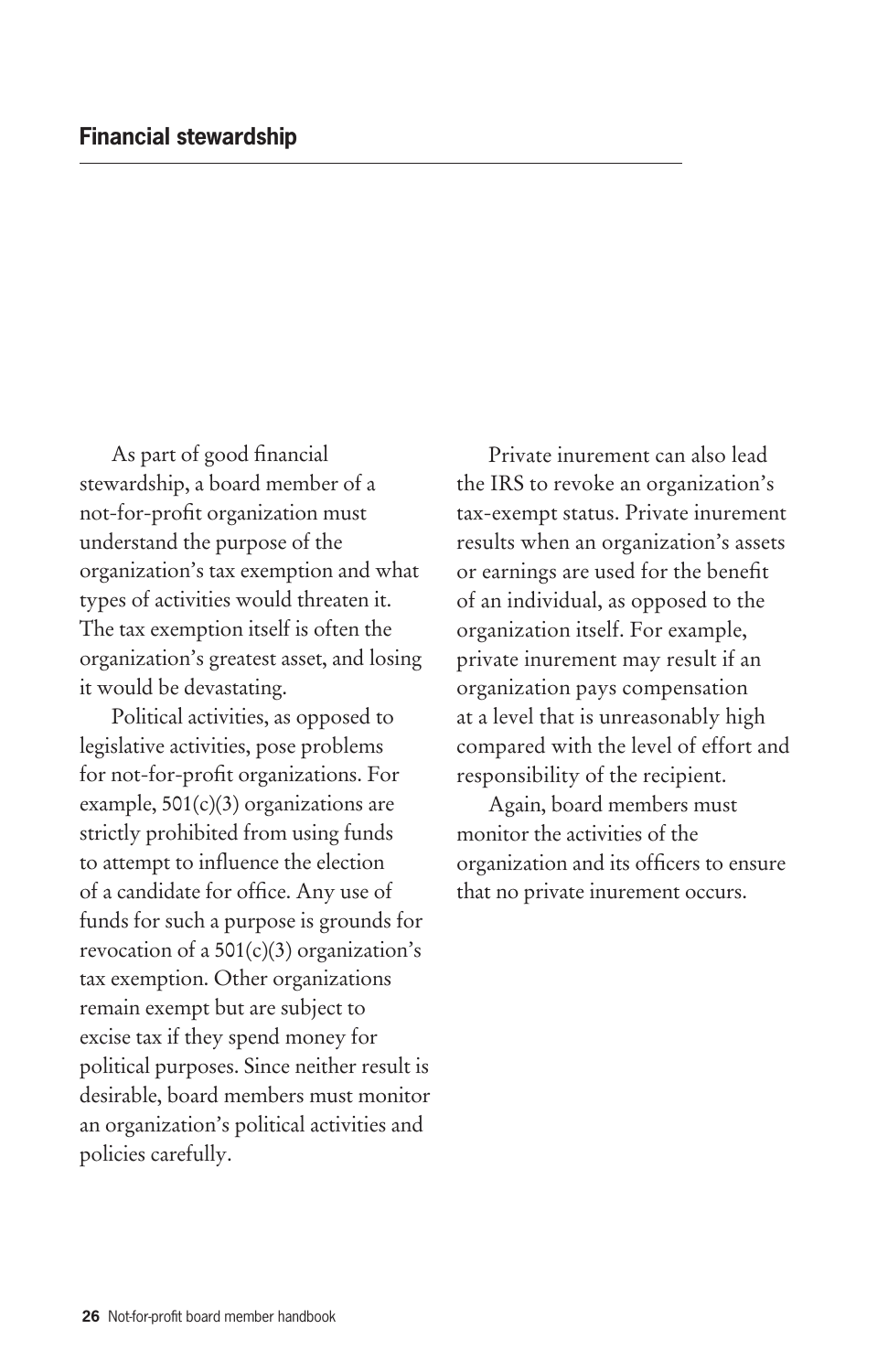#### **Full disclosure**

The public has a large stake in the operations of the not-for-profi t sector. Various tax exemptions granted to not-for-profit organizations - such as property tax exemptions and sales tax exclusions — represent billions of dollars in lost tax revenue. Deductions of donations to  $501(c)(3)$  organizations disclosed in personal income tax filings alone account for billions more in lost tax dollars each year.

In exchange for these benefits, notfor-profit organizations are expected to provide full financial disclosure, implement efficient management practices and engage in ethical behavior. Contributors and other stakeholders are no longer satisfied with glossy annual reports.

 To obtain the detailed information they're looking for, many potential contributors and members examine an organization's Form 990 filings.

Charity watchdogs, the IRS and organizations themselves are required to make copies of these informational returns available to anyone who asks for them.

Form 990 disclosures include:

- The names and compensation of an organization's directors and officers
- Details of financial transactions between the organization and a board member or a group with which he or she is affiliated
- Information regarding the organization's assets, liabilities, income sources, revenues and expenses

 In addition to making Form 990 filings available, boards should consider posting clear and concise financial narratives, charts and other disclosures on the organization's website.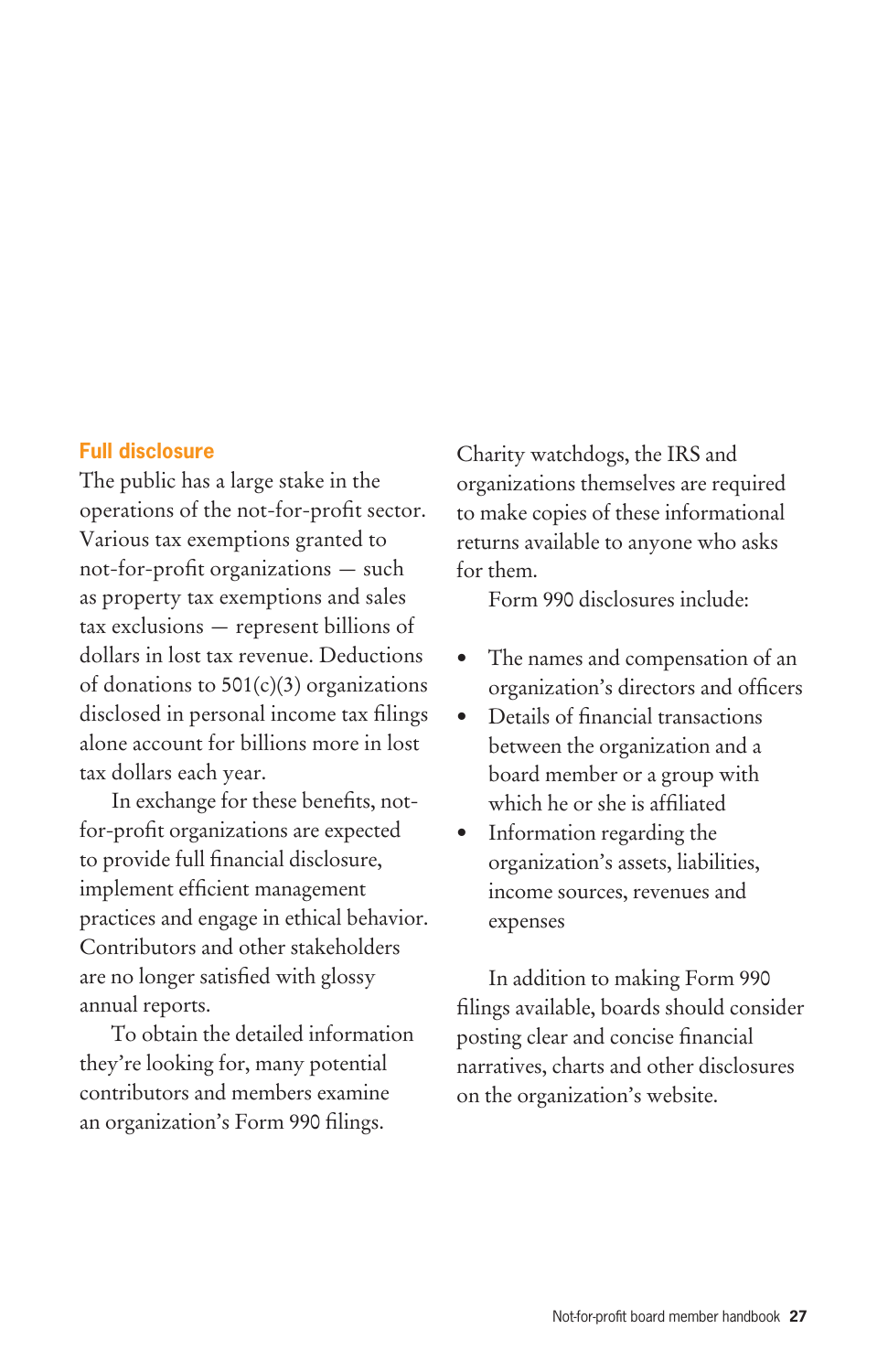# Operating procedures

Now that you have a well-educated, well-rounded board that is kept informed of its duties, responsibilities and liabilities, what's next? To effectively oversee the organization's operations, boards should employ a number of strategies and procedures.

#### **Committees**

Boards generally appoint committees to focus on particular areas of responsibility. Committees are essentially subsets of the full board. Specialists in one or two issues can examine them in detail during committee meetings — thus minimizing the time the full board must devote to those issues and maximizing the effectiveness of the full board.

 Some committees typically focus on the organization's purpose, programs and mission. Other committees are more general in nature: finance and budget, audit, investment, executive, development/fundraising, and

nominating. The nominating committee is often appointed to select candidates for open board positions. And a board's executive committee is often empowered to act for the full board between meetings.

 Boards should guard against appointing too many standing committees. Sometimes a problem arises for which a task force or an ad hoc committee may be more appropriate than a standing committee. A task force or an ad hoc committee is similar to a standing committee, except that it is not a permanent appointment. Once it recommends a solution to a problem or completes its project, the task force or ad hoc committee disbands.

 All board members should serve on one or more board committees based on their skills and talents. A new board member should come prepared with an idea of which committee he or she would most like to join.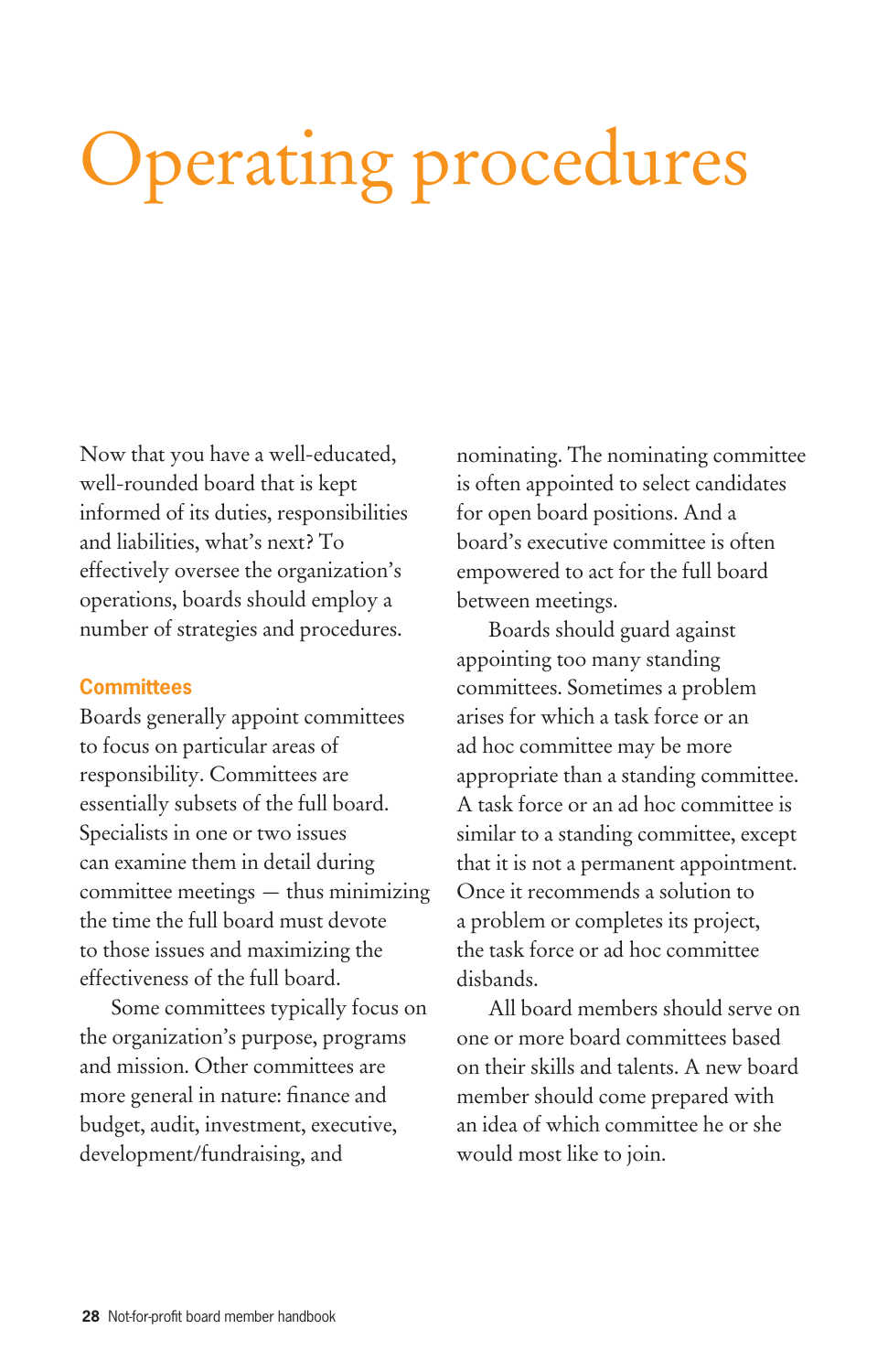## **Information flow to board members**

If the board is to have a significant role in governing an organization, and if board members are to minimize their exposure to legal liability, the information available to them about the organization's affairs is crucial.

 Board members should ask themselves several questions:

- Is the information adequate without being overwhelming?
- Is it available when needed?
- Are the special needs of the board of directors considered?
- Above all, is the information accurate?

 An effective communication system has several components:

- A specific agenda for each meeting
- Advance distribution of as much material as possible; preferably material should reach each board member at least one week before the meeting
- A standard report package for each board meeting
- Periodic, timely mailing by the CEO of key letters, memos, releases, industry reports and presentations; topics should include budgets, profit plans, the organization's long-range plan, significant policies and procedures, and committee reports
- Meeting minutes, all of which should be reviewed for accuracy

 Obviously, much of the information a prudent board requires is of a financial nature: current operating results, comparisons of actual with budget, a statement of financial position, and the CEO's or CFO's report. Quarterly income projections are useful for helping board members anticipate problems and judge actual performance. Board members may also benefit from a review of cash and working capital forecasts, capital expenditure plans, employee pension plan information, and, of course, data pertinent to specific problems or concerns the organization faces.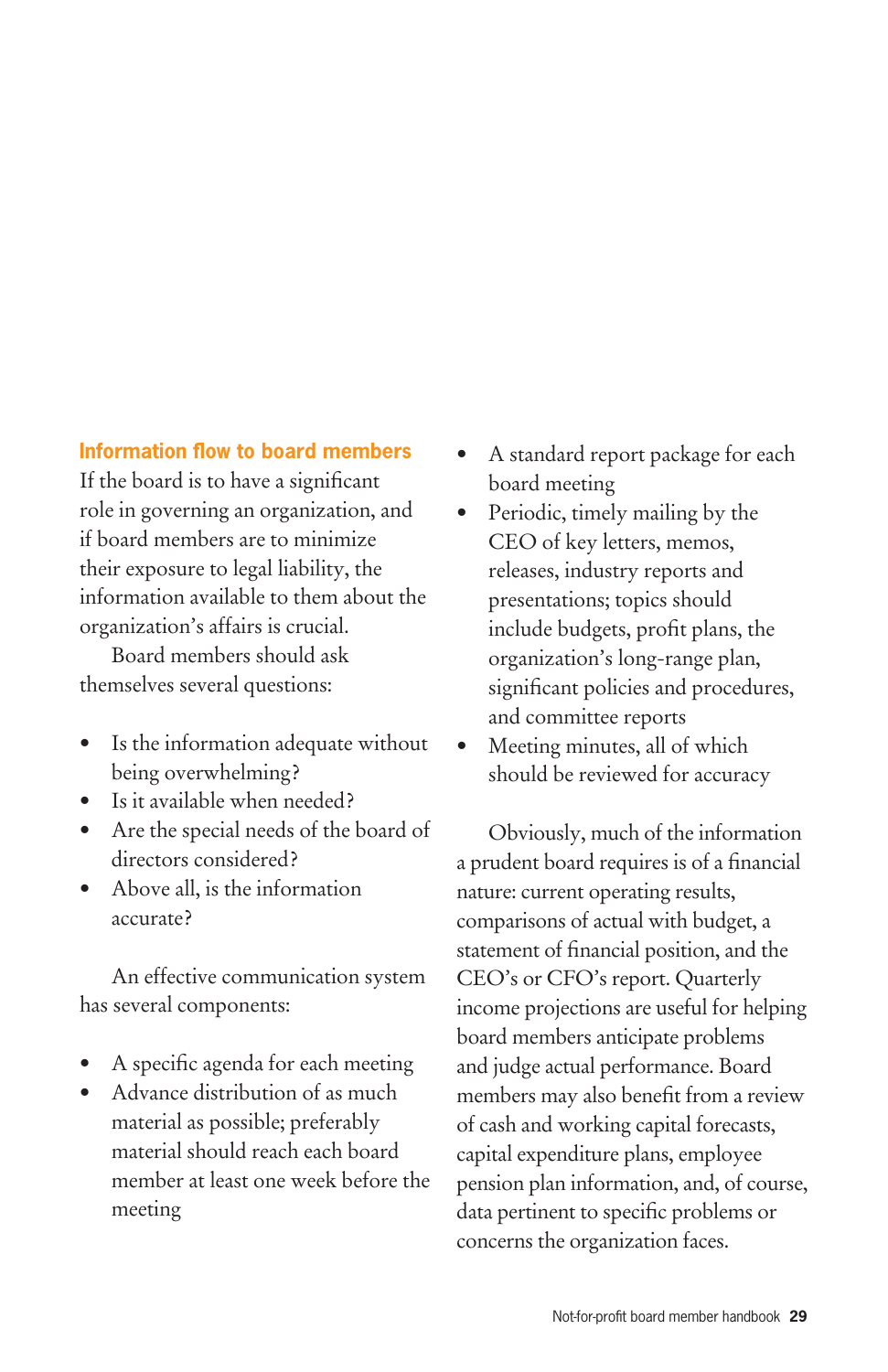#### **Preparing for board meetings**

A board member owes it to himself or herself, the other board members, and the organization to be thoroughly apprised of all issues. A board member should be familiar with the information provided in advance of a board meeting. The amount of preparation time will vary from board to board, depending on the nature of the organization and the problems it faces. Spending one hour in preparation for each hour of the board meeting is a good rule of thumb. A board member should arrive at board meetings prepared to ask intelligent, probing questions and to take the initiative in dealing with the organization's problems. A board member should always keep in mind that he or she will be held legally accountable for actions or inactions.

 If after reviewing the materials in the information packet, a board member has additional questions or needs further clarification, he or she should contact the chairperson and discuss any concerns before the board meeting. The chairperson can then be prepared if further discussion at the meeting is warranted.

#### **How to build a better board**

Evaluations of each board member should cover such subjects as attendance at board and committee meetings, participation in board discussions, constructive criticisms and suggestions, preparedness for meetings, and availability to the CEO.

 If evaluations reveal underperformance, the chairperson is responsible for discussing the matter with the board member, giving that person the choice between improving his or her performance or resigning. If that conversation does not produce the desired results, the underperforming board member's name should be withheld from the list of candidates for renomination.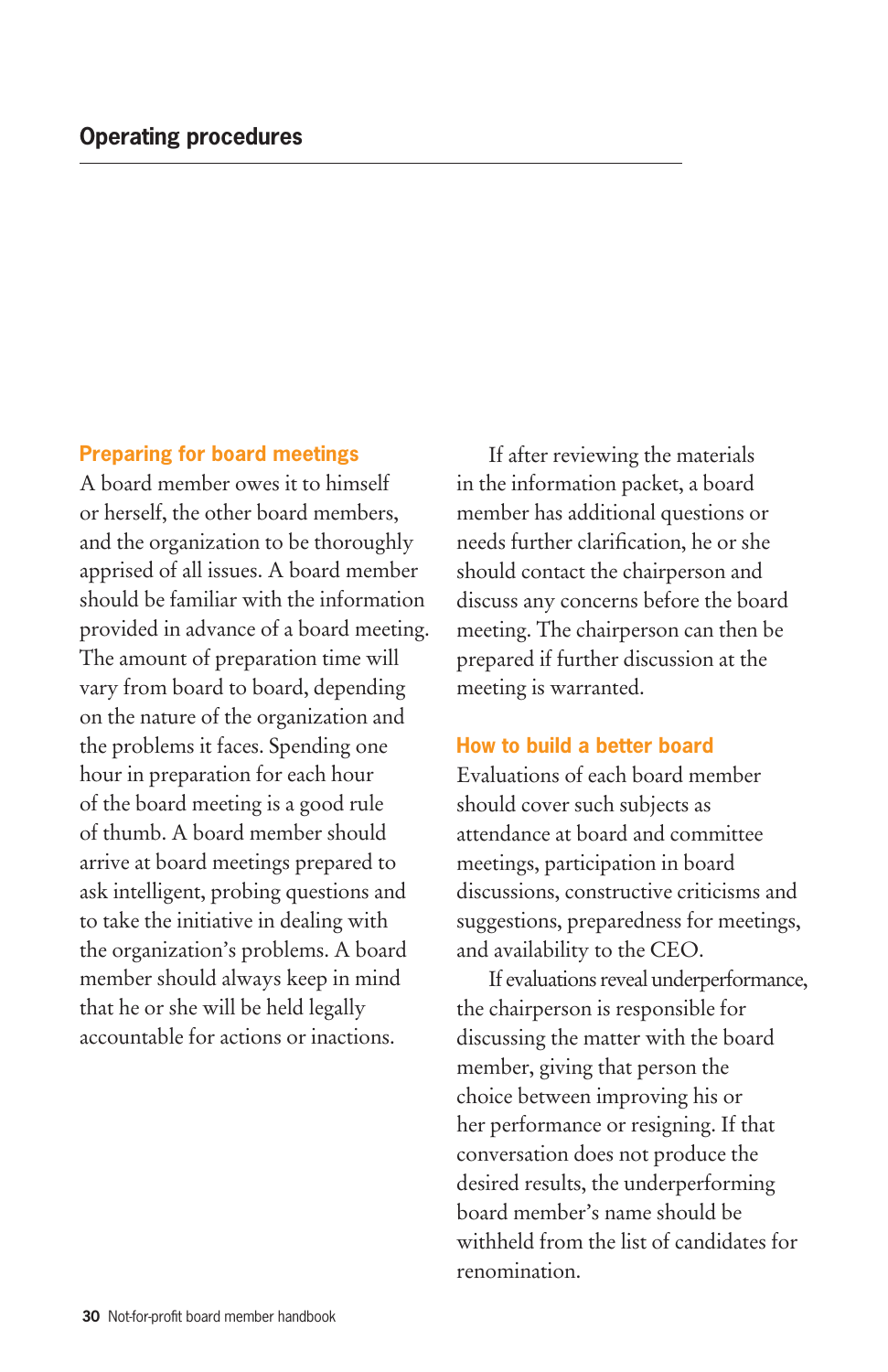Board members also need to assess whether their committee chairs are properly and effectively leading the committee and helping the organization meet its goals. To form an effective board, board members must have a clear understanding of the strengths and weaknesses of the overall organization, its mission, and what it seeks to accomplish. Such an understanding can be gained through nothing less than a comprehensive review of the organization and its people. Only after this review will it be possible to establish a profile for the type of individual and specific expertise the board may lack.

#### **Board criteria and selection**

Board members may have diverse backgrounds and come from varying socioeconomic levels. They frequently hold full-time managerial positions in the for-profit sector and bring skills developed there to the board.

 But no matter their individual backgrounds, those on the board should collectively possess a number of critical

traits, many of which are obvious: honesty, good judgment, common sense, perspective, conscientiousness, independence, intelligence, objectivity, the willingness to take positions and to question, and the courage to act. Board members must also have good people skills. They must be able to judge people and their performance accurately — and, at the same time, they must get along well with others.

 Overall management expertise is important. Board members should be able to understand and interpret financial and operating reports and help form organizational policies, plans and objectives. Good board members should be able to assess their information needs and be willing to learn about the organization and develop familiarity with the industry and marketplace in which the organization operates. In addition, board members should be familiar with the federal, state and local laws that affect the organization.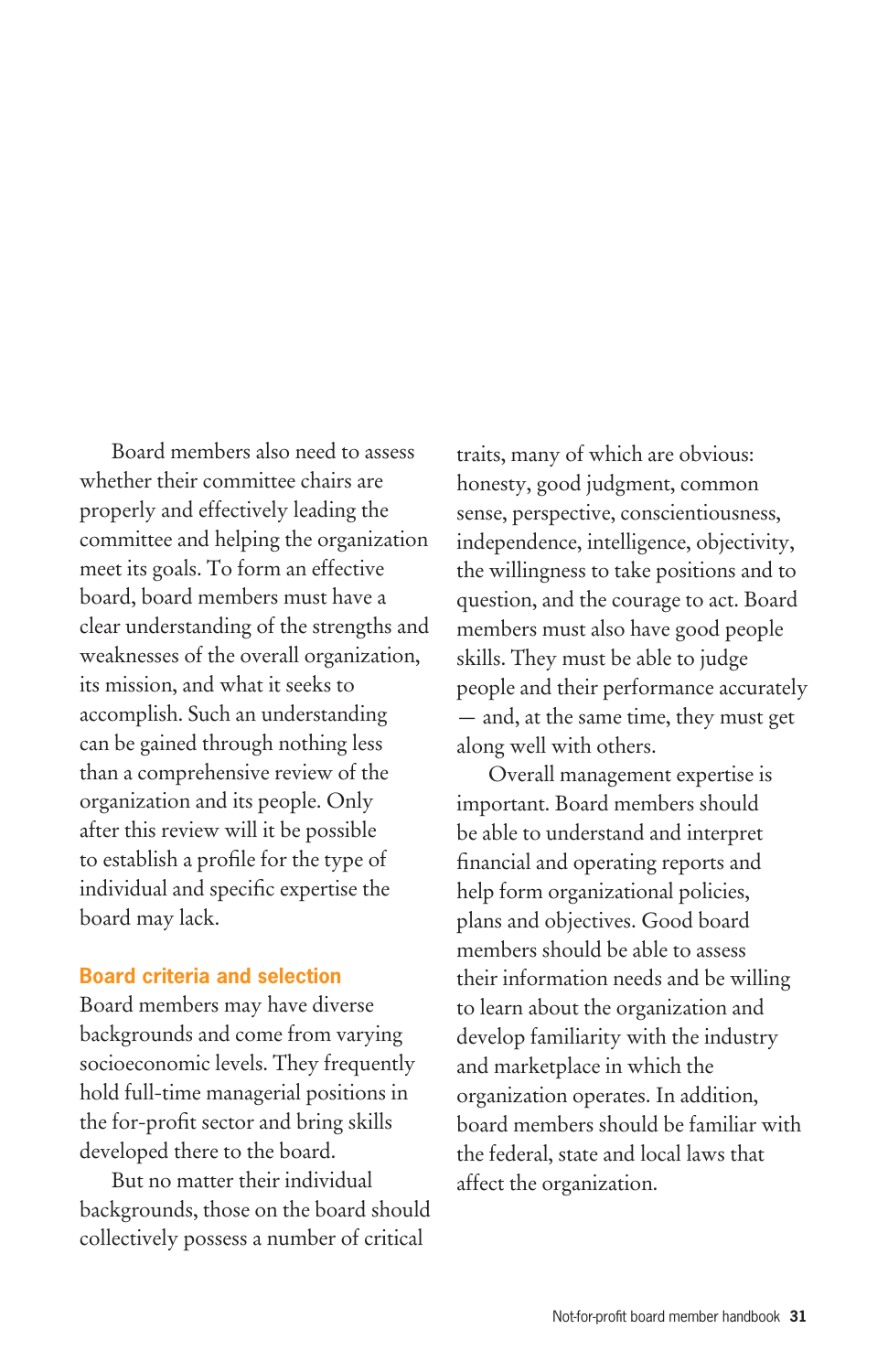Board members should also be aware of their public and social responsibilities. Their actions and behavior should enhance the organization's reputation — and should certainly not detract from it.

It is rare to find all of those traits and qualifications in any one board member, but the board as a whole should possess them. A prudent board screens for critical attributes, just as management vets and interviews prospective employees. Candidates should be interviewed by several board members, including the chairperson.

 Potential board members should be asked several key questions:

- Are they qualified and willing to serve?
- Will they be able to give the time and commitment necessary to complete the task?
- Are they able and willing to support the organization's fundraising?
- Will their appointment and performance reflect well on the organization and its mission?

 Before selecting new members, a board should obtain:

- Biographical data concerning all candidates
- Candidate references provided by individuals not affiliated with the organization
- Signed conflict-of-interest statements and disclosures of any potential conflicts of interest

 After a candidate has been approved, it is in the best interests of the organization to orient the new board member quickly to his or her role. The quicker the orientation, the more valuable the board member's relationship will be to others at the table.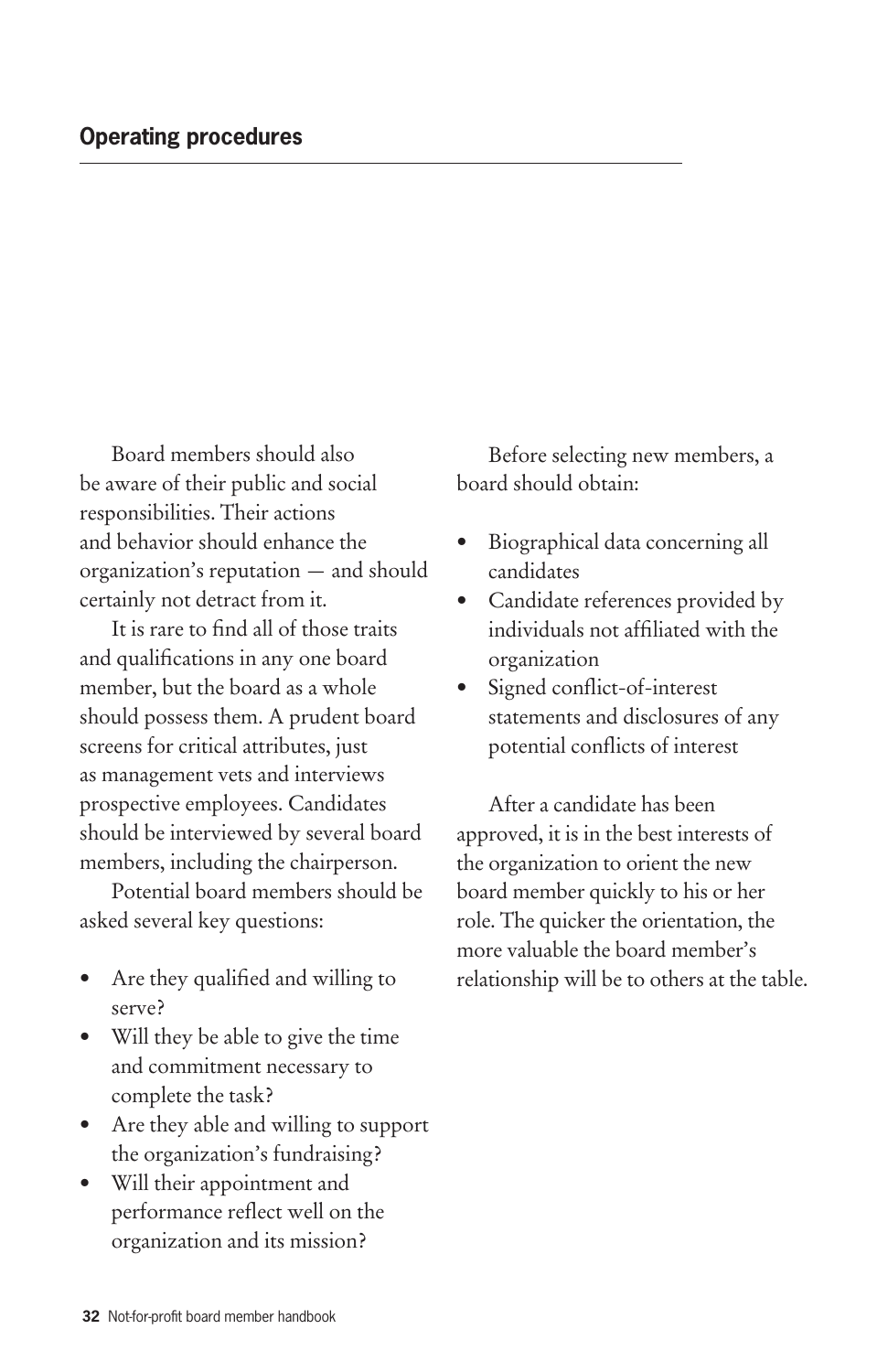# The board member's role: A recap

Acting through the board as a whole, each board member fulfills several functions:

- Determines the organization's goals and policies
- Selects and evaluates the CEO
- Monitors the overall management of the organization
- Evaluates the organization's programs against its purposes
- Oversees financial management of the organization and participates in fundraising
- Serves as a link between the organization and its constituents

 Demands on the board members of not-for-profi t organizations continue to mount. Meeting these demands requires commitment of time and expertise, commitment to shaping the direction of the organization, and commitment to protecting the interests of the people who support it and are served by it.

When a not-for-profit organization faces financial or managerial difficulties, the expertise and contributions of the board can make recovery easier. And when an organization thrives, its board members can see the tangible benefits of their efforts.

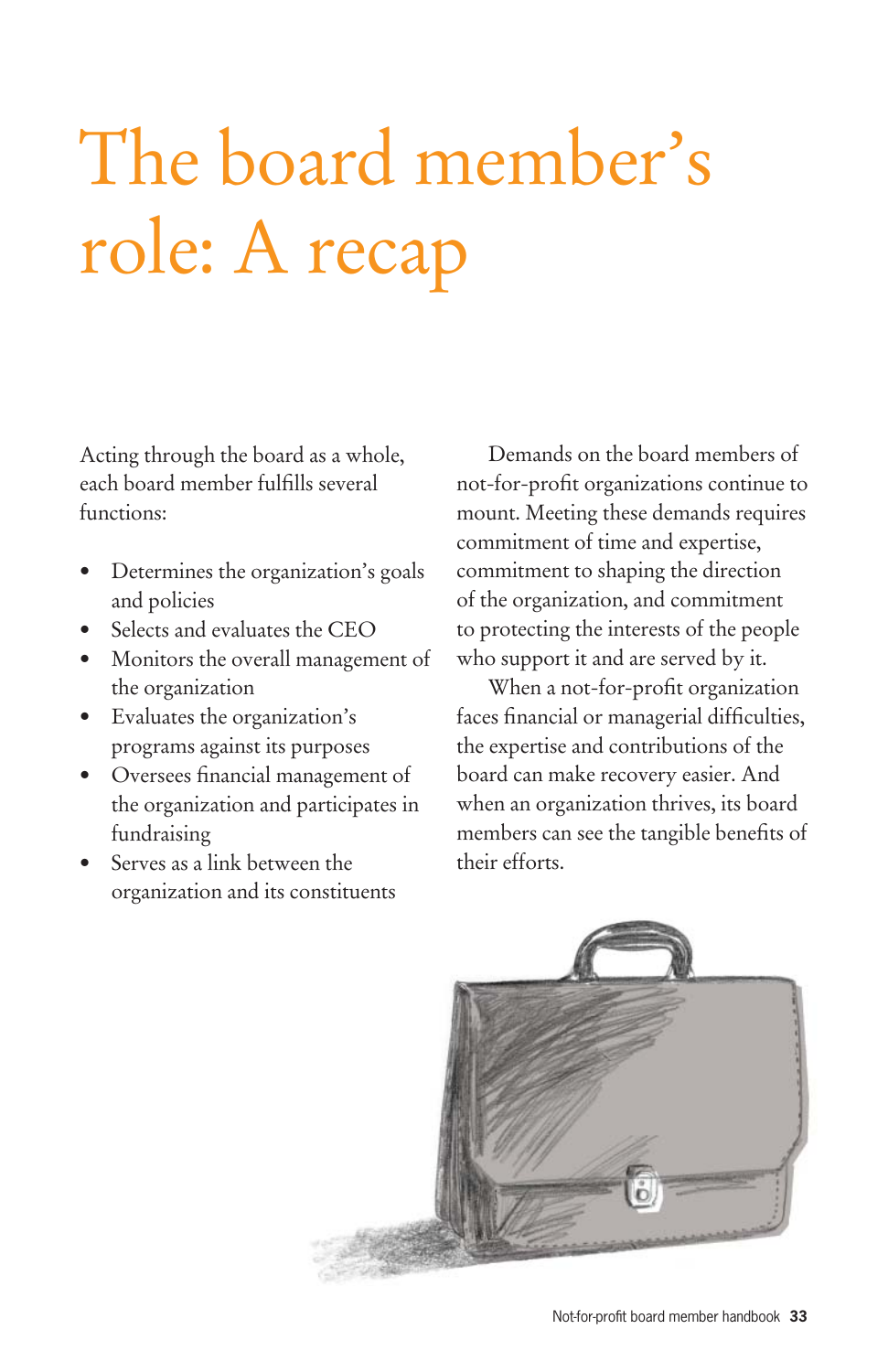# About Grant Thornton

The people in the independent firms of Grant Thornton International Ltd provide personalized attention and the highest quality service to public and private clients in more than 100 countries. Grant Thornton LLP is the U.S. member firm of Grant Thornton International Ltd, one of the six global audit, tax and advisory organizations. Grant Thornton International Ltd and its member firms are not a worldwide partnership, as each member firm is a separate and distinct legal entity.

 In the U. S., visit Grant Thornton LLP at www.GrantThornton.com.

**Organizations serving not-for-profit board members**

**American Society of Association Executives**  www.asaenet.org

**BoardSource**  www.boardsource.org

**Independent Sector**  www.independentsector.org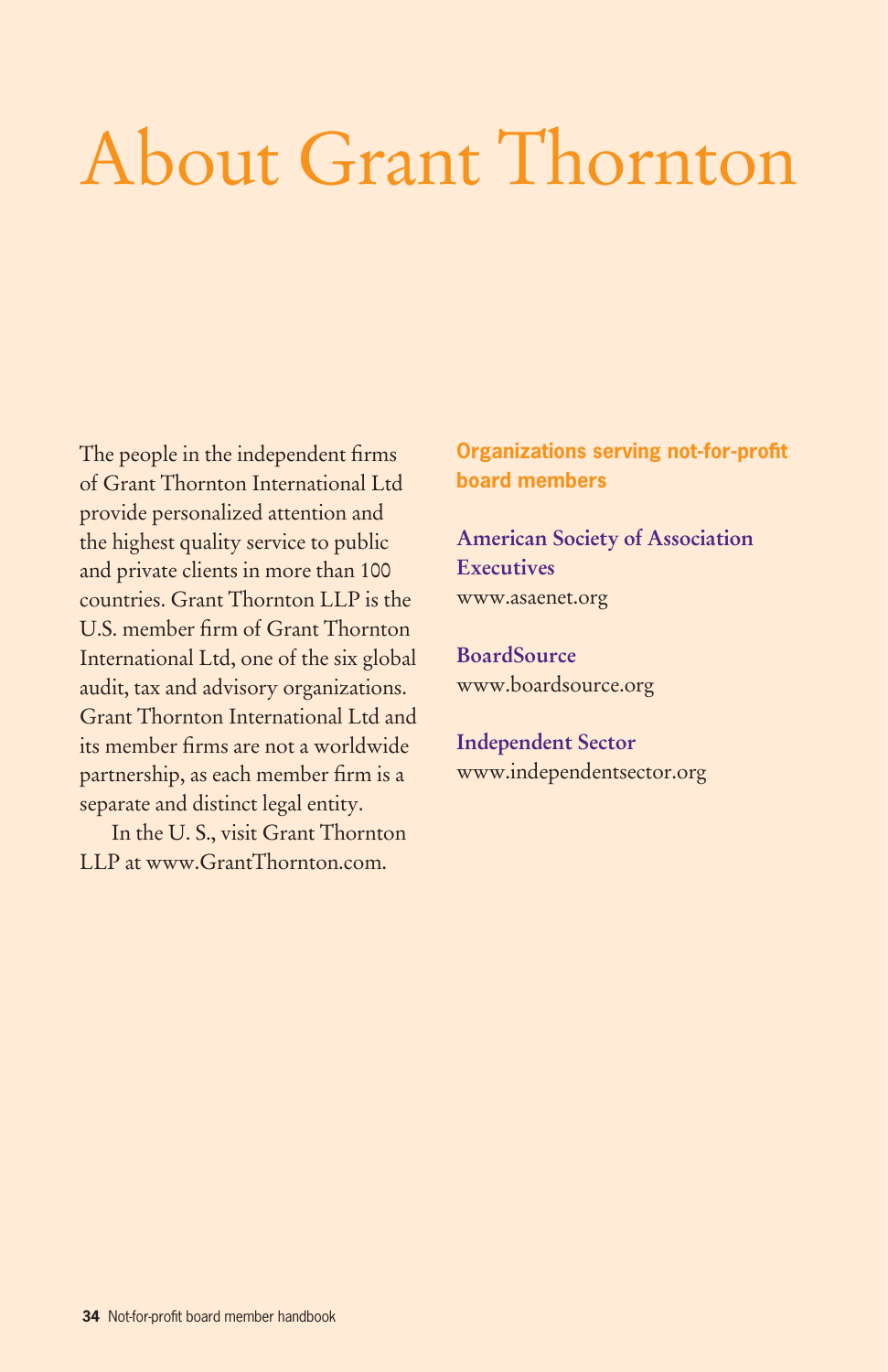## **Other Grant Thornton resources**

- *Planned giving: A board member's perspective*
- *Not-for-profi t audit committee handbook*
- *Grant Thornton national board governance survey for not-for-profi t organizations*
- *Not-for-Profi t Alerts and Special Bulletins*

 To request any of these publications or to receive additional information about Grant Thornton's Not-for-Profit practice, contact:

## **Frank Kurre**

Managing Partner Not-for-Profit Practice T 212.542.9530 E Frank.Kurre@gt.com

Or visit www.GrantThornton.com/nfp.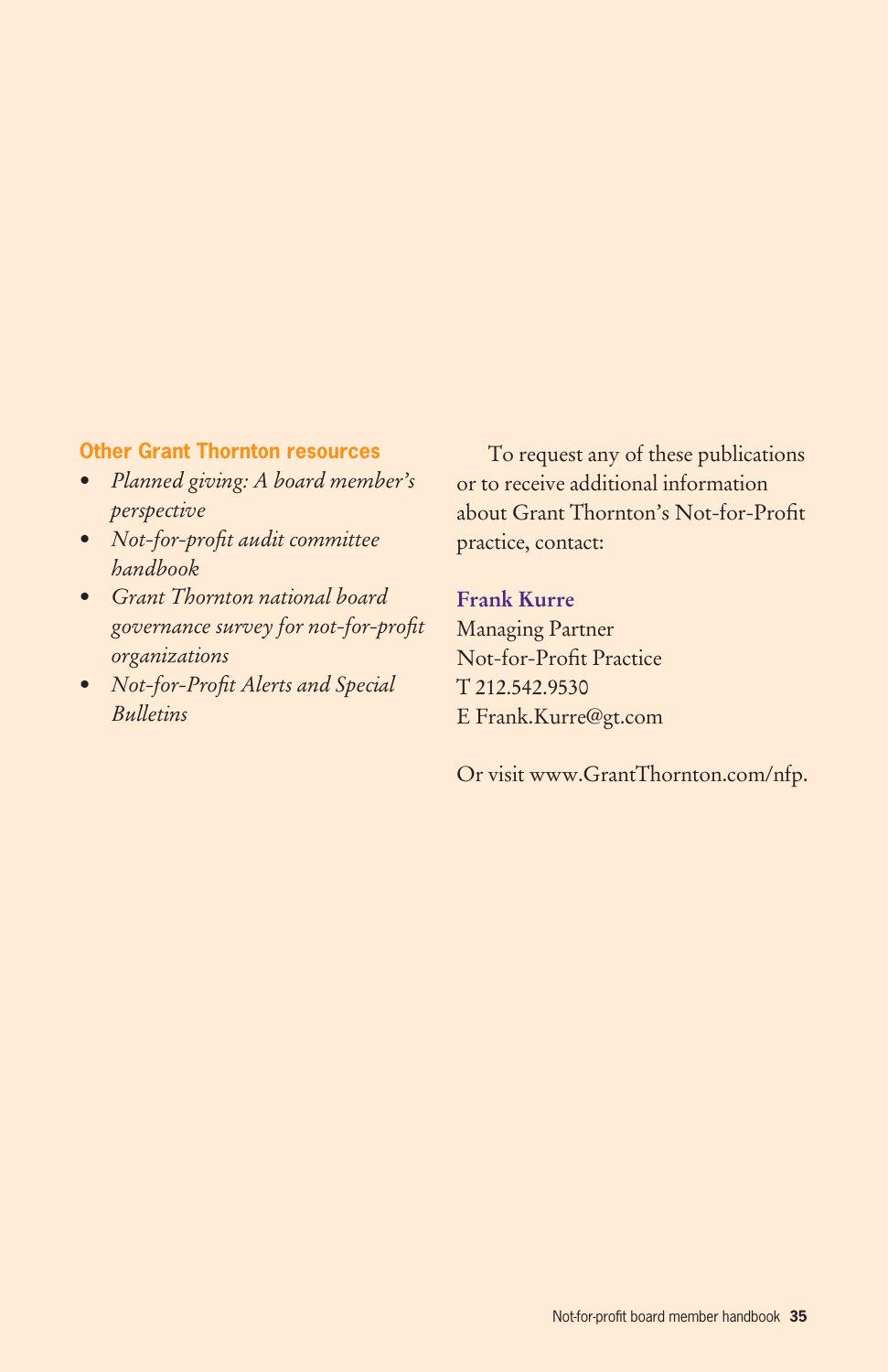### **Offices of Grant Thornton LLP**

#### **National Office**

175 West Jackson Boulevard Chicago, IL 60604 312.856.0200

#### **National Tax Office**

1900 M Street, NW, Suite 300 Washington, DC 20036 202.296.7800

#### **Arizona**

Phoenix 602.474.3400

#### **California**

| <b>Irvine</b>         | 949.553.1600 |
|-----------------------|--------------|
| Los Angeles           | 213.627.1717 |
| Sacramento            | 916.449.3991 |
| San Diego             | 858.704.8000 |
| San Francisco         | 415.986.3900 |
| San Jose              | 408.275.9000 |
| <b>Woodland Hills</b> | 818.936.5100 |
|                       |              |

#### **Colorado**

Denver 303.813.4000

#### **Florida**

| Fort Lauderdale | 954.768.9900 |
|-----------------|--------------|
| Miami           | 305.341.8040 |
| Orlando         | 407.481.5100 |
| Tampa           | 813.229.7201 |

| Georgia<br>Atlanta                                 | 404.330.2000                 |
|----------------------------------------------------|------------------------------|
| <b>Hawaii</b><br>Honolulu                          | 808.536.0066                 |
| <b>Illinois</b><br>Chicago<br>Oakbrook Terrace     | 312.856.0200<br>630.873.2500 |
| <b>Kansas</b><br>Wichita                           | 316.265.3231                 |
| <b>Maryland</b><br><b>Baltimore</b>                | 410.685.4000                 |
| <b>Massachusetts</b><br><b>Boston</b>              | 617.723.7900                 |
| <b>Michigan</b><br>Detroit                         | 248.262.1950                 |
| <b>Minnesota</b><br><b>Minneapolis</b>             | 612.332.0001                 |
| <b>Missouri</b><br><b>Kansas City</b><br>St. Louis | 816.412.2400<br>314.735.2200 |
| <b>Nevada</b><br>Reno                              | 775.786.1520                 |
|                                                    |                              |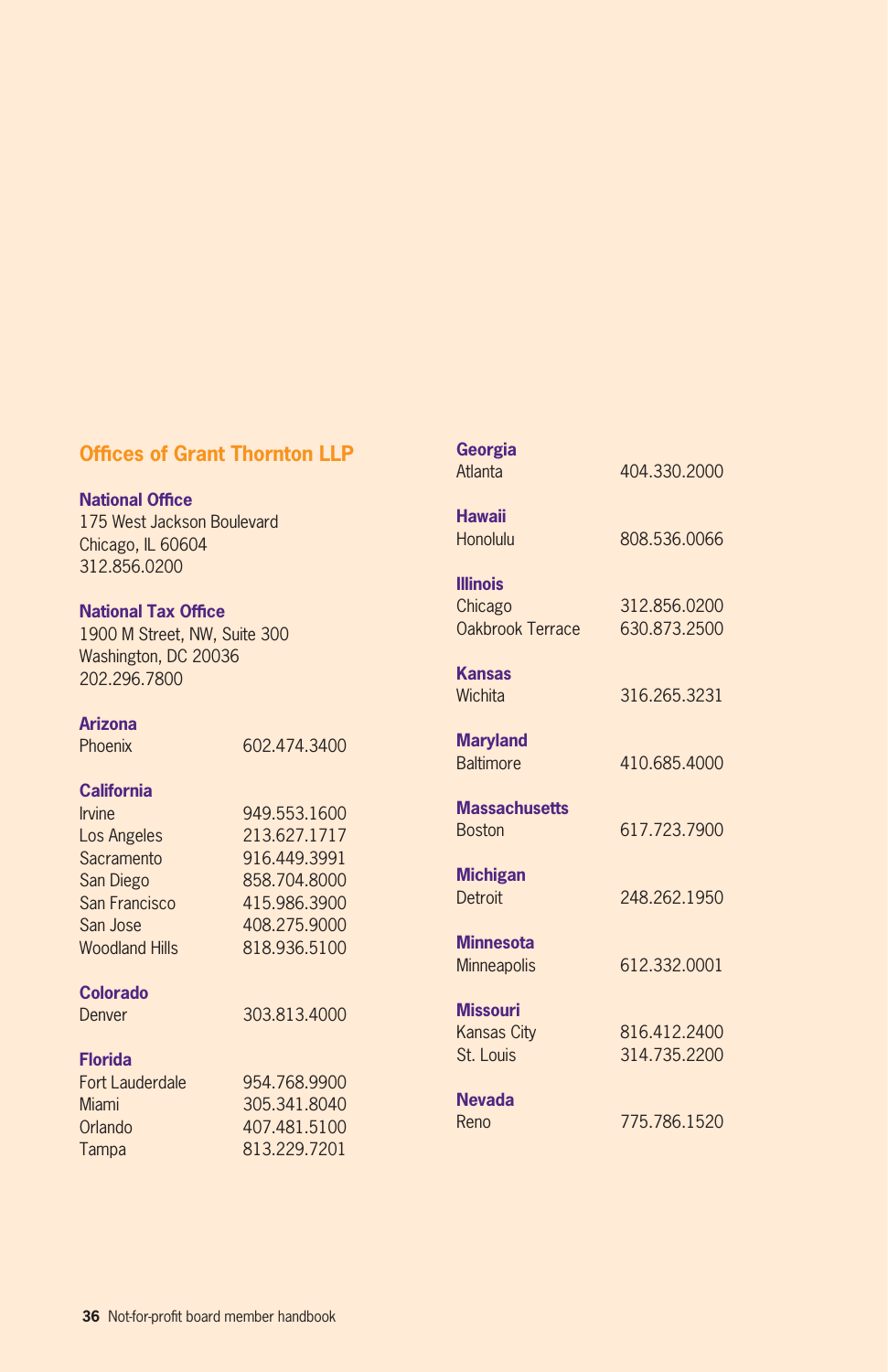| <b>New Jersey</b>     |              | <b>Texas</b>            |              |
|-----------------------|--------------|-------------------------|--------------|
| Edison                | 732.516.5500 | <b>Dallas</b>           | 214.561.2300 |
|                       |              | Houston                 | 832.476.3600 |
| <b>New Mexico</b>     |              | San Antonio             | 210.881.1800 |
| Albuquerque           | 505.855.7900 |                         |              |
|                       |              | <b>Utah</b>             |              |
| <b>New York</b>       |              | <b>Salt Lake City</b>   | 801.415.1000 |
| Long Island           | 631.249.6001 |                         |              |
| Downtown              | 212.422.1000 | <b>Virginia</b>         |              |
| Midtown               | 212.599.0100 | Alexandria              | 703.837.4400 |
|                       |              | McLean                  | 703.847.7500 |
| <b>North Carolina</b> |              |                         |              |
| Charlotte             | 704.632.3500 | <b>Washington</b>       |              |
| Greensboro            | 336.271.3900 | Seattle                 | 206.623.1121 |
| Raleigh               | 919.881.2700 |                         |              |
|                       |              | <b>Washington, D.C.</b> |              |
| <b>Ohio</b>           |              | Washington, D.C.        | 202.296.7800 |
| Cincinnati            | 513.762.5000 |                         |              |
| Cleveland             | 216.771.1400 | <b>Wisconsin</b>        |              |
|                       |              | Appleton                | 920,968,6700 |
| <b>Oklahoma</b>       |              | Madison                 | 608.257.6761 |
| Oklahoma City         | 405.218.2800 | Milwaukee               | 414.289.8200 |
| Tulsa                 | 918.877.0800 |                         |              |
|                       |              |                         |              |
| <b>Oregon</b>         |              |                         |              |
| Portland              | 503.222.3562 |                         |              |
|                       |              |                         |              |
| Pennsylvania          |              |                         |              |
| Philadelphia          | 215.561.4200 |                         |              |
|                       |              |                         |              |
| <b>South Carolina</b> |              |                         |              |
| Columbia              | 803.231.3100 |                         |              |